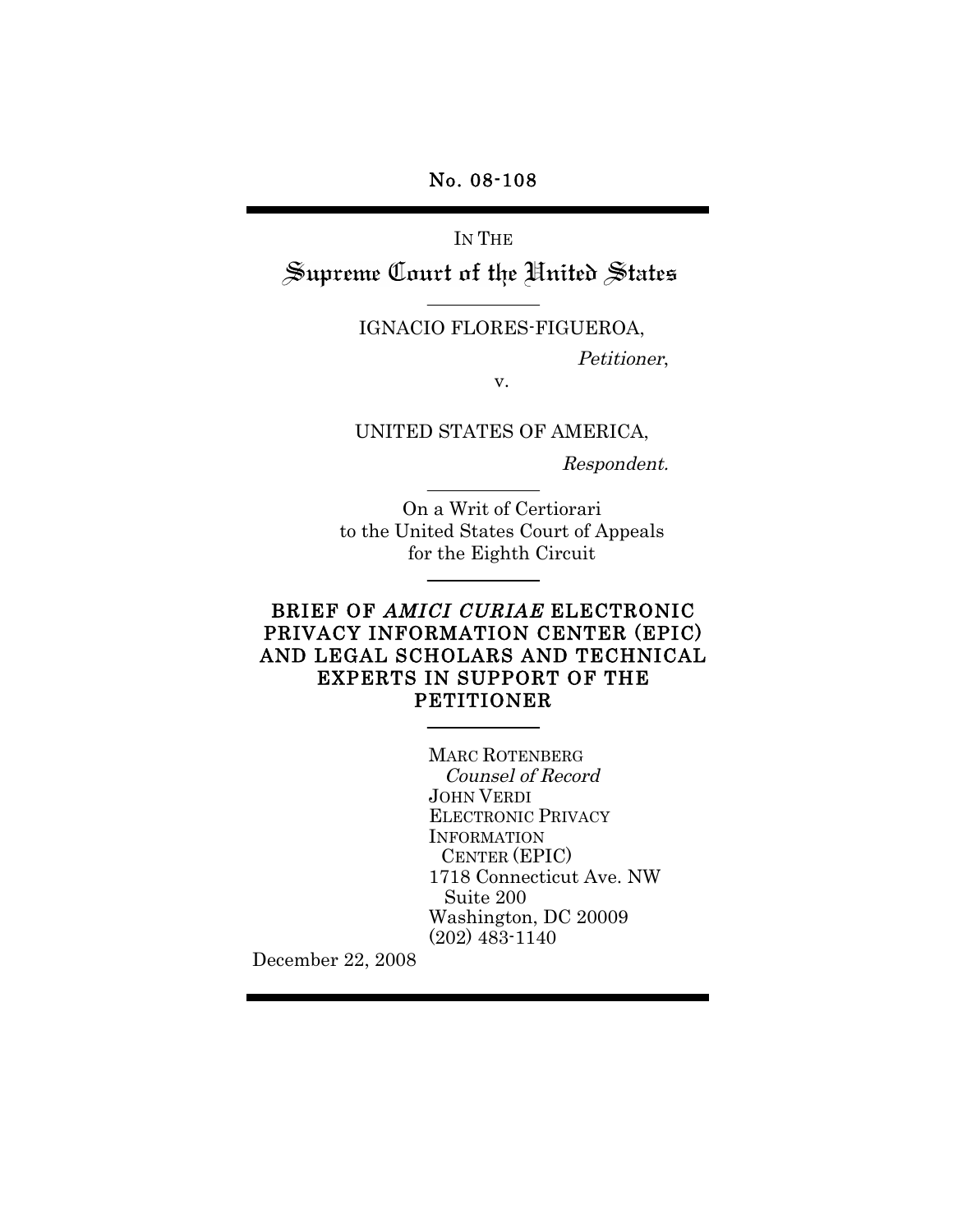# TABLE OF CONTENTS

i

# TABLE OF CONTENTS ................................i

# TABLE OF AUTHORITIES ........................ iii

# INTEREST OF THE AMICI CURIAE 1

| 1. Identity Management is a Field in Information Science that<br>Concerns Assignment of Attributes and Credentials so as to                                      |  |
|------------------------------------------------------------------------------------------------------------------------------------------------------------------|--|
| 2. "Identity Theft" has a Well Understood Meaning in the                                                                                                         |  |
| 3. The Definition of "Identity Theft" Does Not Include the<br>Unknowing Use of Inaccurate Credentials  15                                                        |  |
| A. The Application of Section 1028A's Knowledge<br>Requirement to All the Section's Terms is Consistent with the<br>Technical Definition of "Identity Theft"  18 |  |
| B. Failure to Apply Section 1028A's Knowledge Requirement<br>to All the Section's Terms is Inconsistent with the Technical                                       |  |
|                                                                                                                                                                  |  |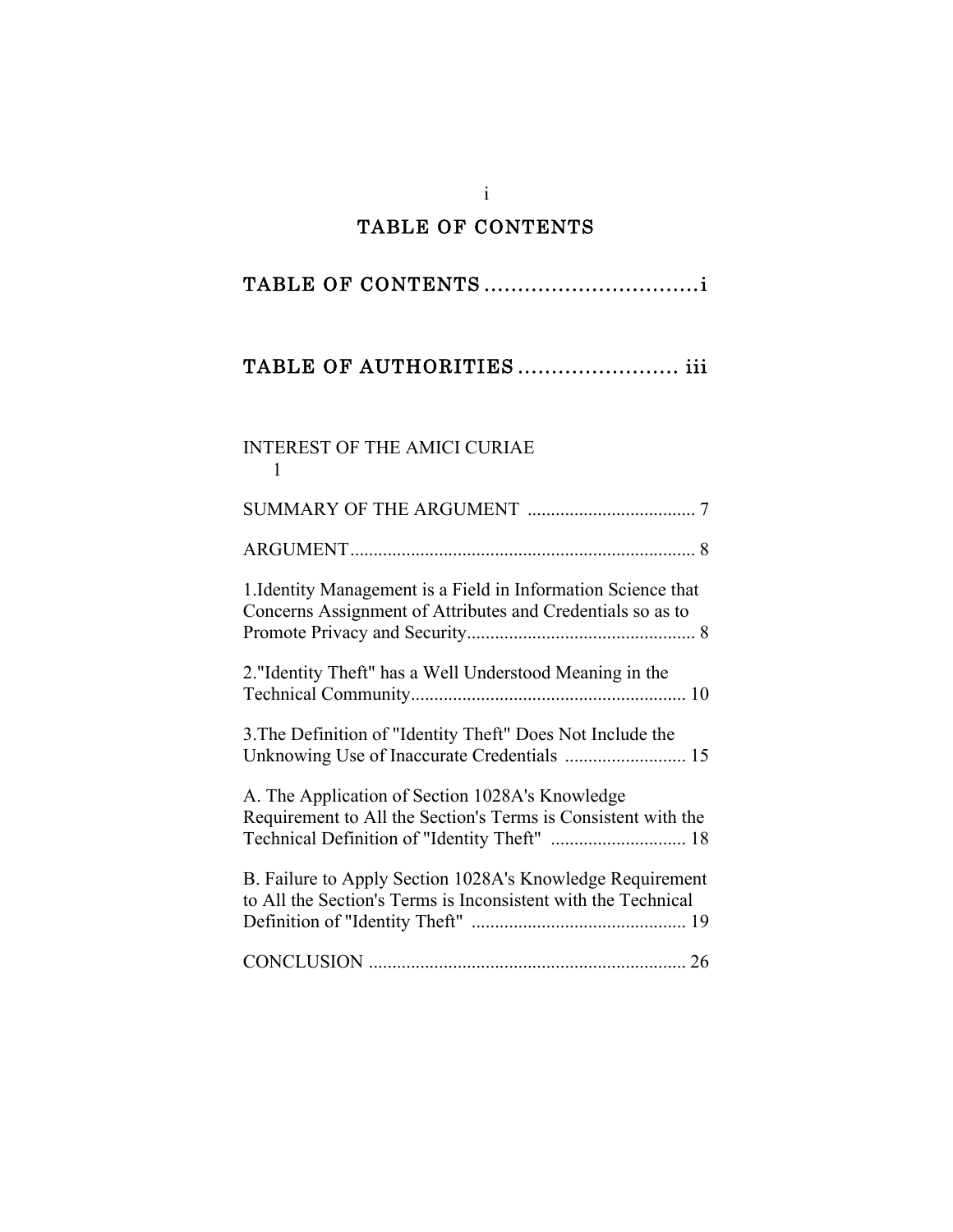# TABLE OF AUTHORITIES

# CASES

| <i>Flores-Figueroa v. United States, 274 Fed.</i><br>Appx. 501, (8th Cir. 2008), cert. granted, 2008<br>U.S. LEXIS 7827 (U.S. October 20, 2008) (No. |  |
|------------------------------------------------------------------------------------------------------------------------------------------------------|--|
| Guy Montag Doe v. San Francisco Housing<br>Authority, No. 08-03112 (N.D. Cal. Filed                                                                  |  |
|                                                                                                                                                      |  |
| United States v. Mendoza-Gonzalez, 520 F.3d                                                                                                          |  |

# **STATUTES**

|--|--|--|--|--|--|

# OTHER AUTHORITIES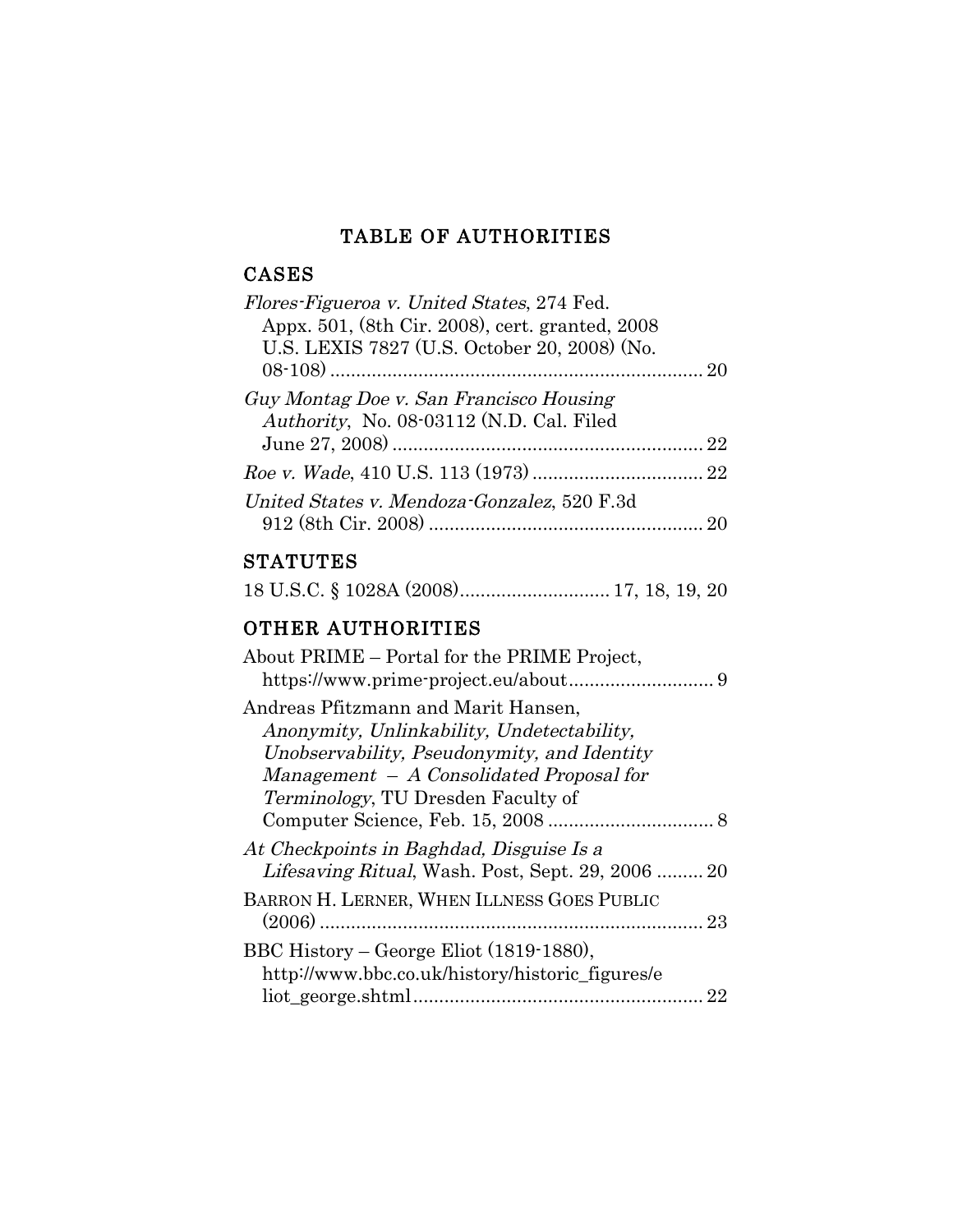| Brief for the United States at 2-3, Flores-     |
|-------------------------------------------------|
| Figueroa v. United States, No. 08-108 (U.S.     |
|                                                 |
| Carlisle Adams, Delegation and Proxy Services   |
| in Digital Credential Environments,             |
| Presented at the 7th Annual Privacy and         |
| Security Workshop, Your Identity Please:        |
| Identity Theft and Identity Management in       |
|                                                 |
| David Chaum Security Without Identification:    |
| <b>Transaction Systems to Make Big Brother</b>  |
| Obsolete, Communications of the ACM (Oct.       |
|                                                 |
| David Chaum, Achieving Electronic Privacy,      |
|                                                 |
| David Chaum, Secret-Ballot Receipts: True       |
| Voter-Verifiable Elections, Presented at ITL    |
| Seminar Series, Secret-Ballot Receipts: True    |
| Voter-Verifiable Elections, Nat'l Inst. of      |
|                                                 |
|                                                 |
| David Chaum, Signatures Transferred Between     |
| Unconditionally Unlinkable Pseudonyms           |
|                                                 |
| Denise I. Smith and Renee E. Spraggins, U.S.    |
| Census Bureau, Gender: 2000, Sept. 10, 2001  14 |
| Dozens killed in Baghdad attacks, BBC, July 9,  |
| 2006                                            |
| Global 500 2008: Wal-Mart Stores,               |
| CNNMoney.com,                                   |
| http://money.cnn.com/magazines/fortune/globa    |
|                                                 |
|                                                 |
|                                                 |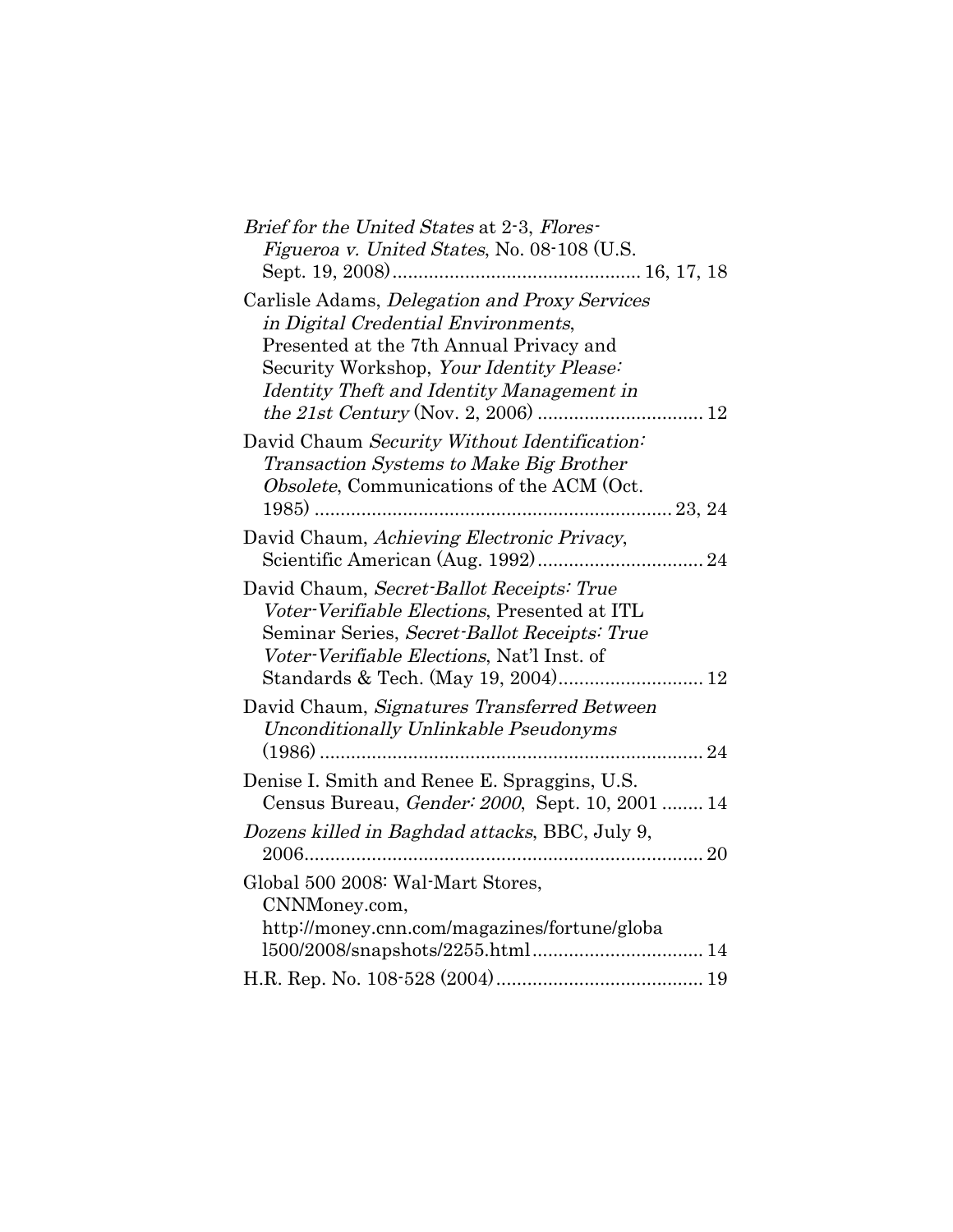| Harris County Public Library - About - Internet<br>Safety,                                                                               |
|------------------------------------------------------------------------------------------------------------------------------------------|
| http://www.hcpl.net/about/internetsafety.htm  24                                                                                         |
| ID Theft Project, $US: 2 go to prison in identity$                                                                                       |
| Identity Management – Wikipedia, the free<br>encyclopedia,<br>http://en.wikipedia.org/wiki/Identity_manage                               |
| Jerry Kang, Cyberspace Privacy: A Primer and                                                                                             |
| Jerry Kang, Information Privacy In Cyberspace<br>Transactions, 50 Stan. L. Rev. 1193 (1998) 10                                           |
| Letter from EPIC, Privacy International, and<br>Human Rights Watch to Secretary Robert M.<br>Gates, U.S. Department of Defense (July 27, |
|                                                                                                                                          |
| LUNA, HOW TO BE INVISIBLE (2004) 16                                                                                                      |
| Lynn M. LoPucki, Human Identification Theory<br>and the Identity Theft Problem, 80 Tex. L.                                               |
|                                                                                                                                          |
| Marie Price, Grand jury in OKC indicts for bank<br>fraud, identity theft, Oklahoma City Journal                                          |
|                                                                                                                                          |
| Nat'l Research Council, Who Goes There?<br>Authentication Through the Lens of Privacy                                                    |
| National Electronic Commerce Coordinating                                                                                                |
| Council, The Technology of Identity: A Primer                                                                                            |
|                                                                                                                                          |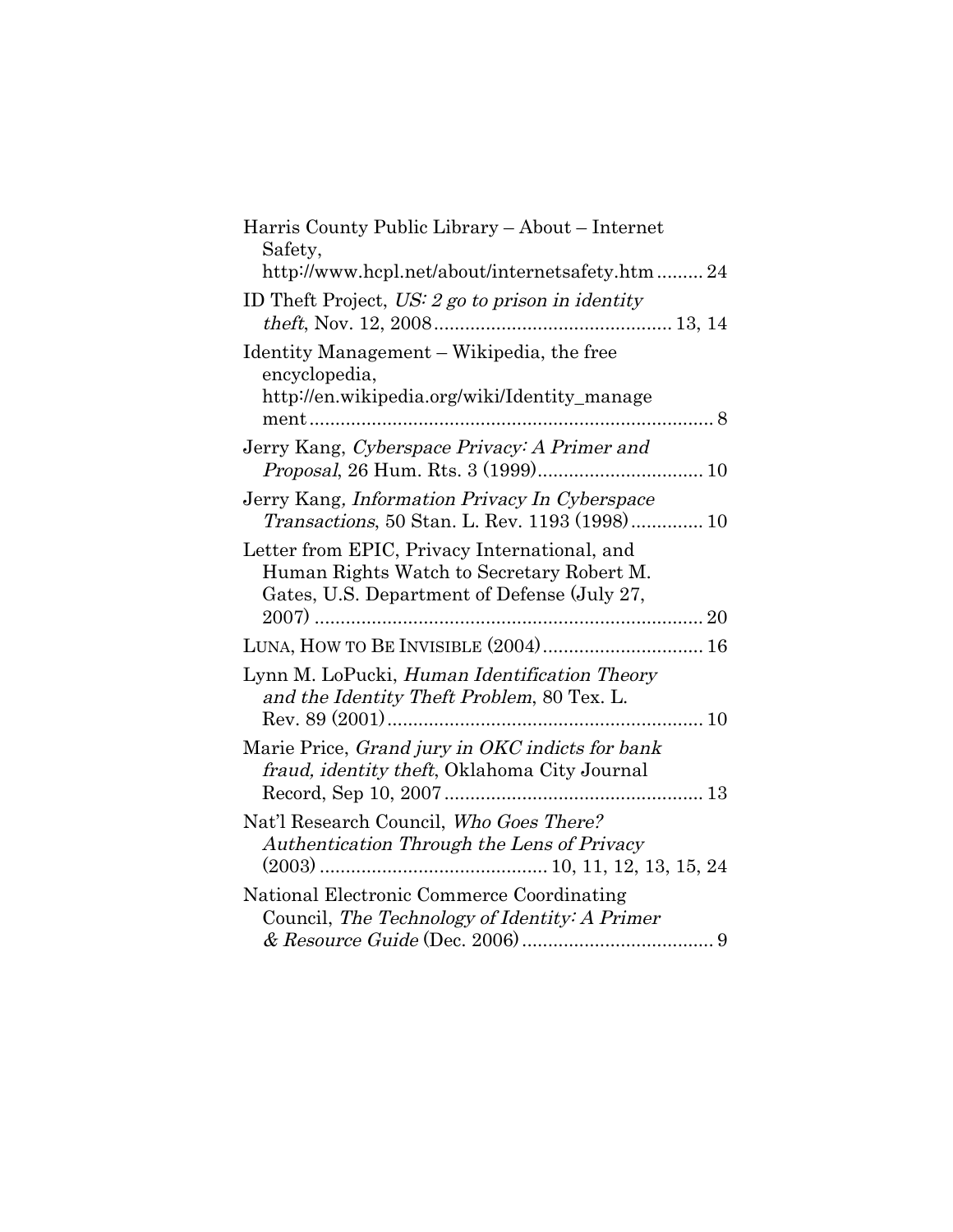| Office of the Inspector General, U.S. Social<br>Security Administration, Review of<br>Universities' Issuance of Temporary Social<br>Security Numbers to Foreign Students (April)                                                    |  |
|-------------------------------------------------------------------------------------------------------------------------------------------------------------------------------------------------------------------------------------|--|
| Paul Van Oorschot and S. Stubblebine,<br>Countering Identity Theft through Digital<br>Uniqueness, Location Cross-Checking, and<br>Funneling, Fin. Cryptography & Data Sec.                                                          |  |
| Petition for a Writ of Certiorari at 4, Flores-<br>Figueroa v. United States, No. 08-108 (U.S.                                                                                                                                      |  |
| RAY BRADBURY, FAHRENHEIT 451 (1953) 22                                                                                                                                                                                              |  |
| ROBERT ELLIS SMITH, BEN FRANKLIN'S WEB SITE:<br>PRIVACY AND CURIOSITY FROM PLYMOUTH ROCK                                                                                                                                            |  |
| Social Security Administration, "Which Social<br>Security numbers are invalid (impossible)?"<br>(Answer ID $425$ ) http://ssa-<br>custhelp.ssa.gov/cgi-<br>bin/ssa.cfg/php/enduser/std_adp.php?p_faqid=                             |  |
| Stefan Brands, A Primer on User Identification,<br>Panopticon, The 15th Annual Conference on<br>Computers, Freedom & Privacy, Keeping an<br>Eye on the Panopticon: Workshop on<br>Vanishing Anonymity, Seattle (April 12, 2005)  10 |  |
| Stefan Brands, Non-Intrusive Cross-Domain<br>Digital Identity Management, Presented at<br>Proceedings of the 3rd Annual PKI R&D                                                                                                     |  |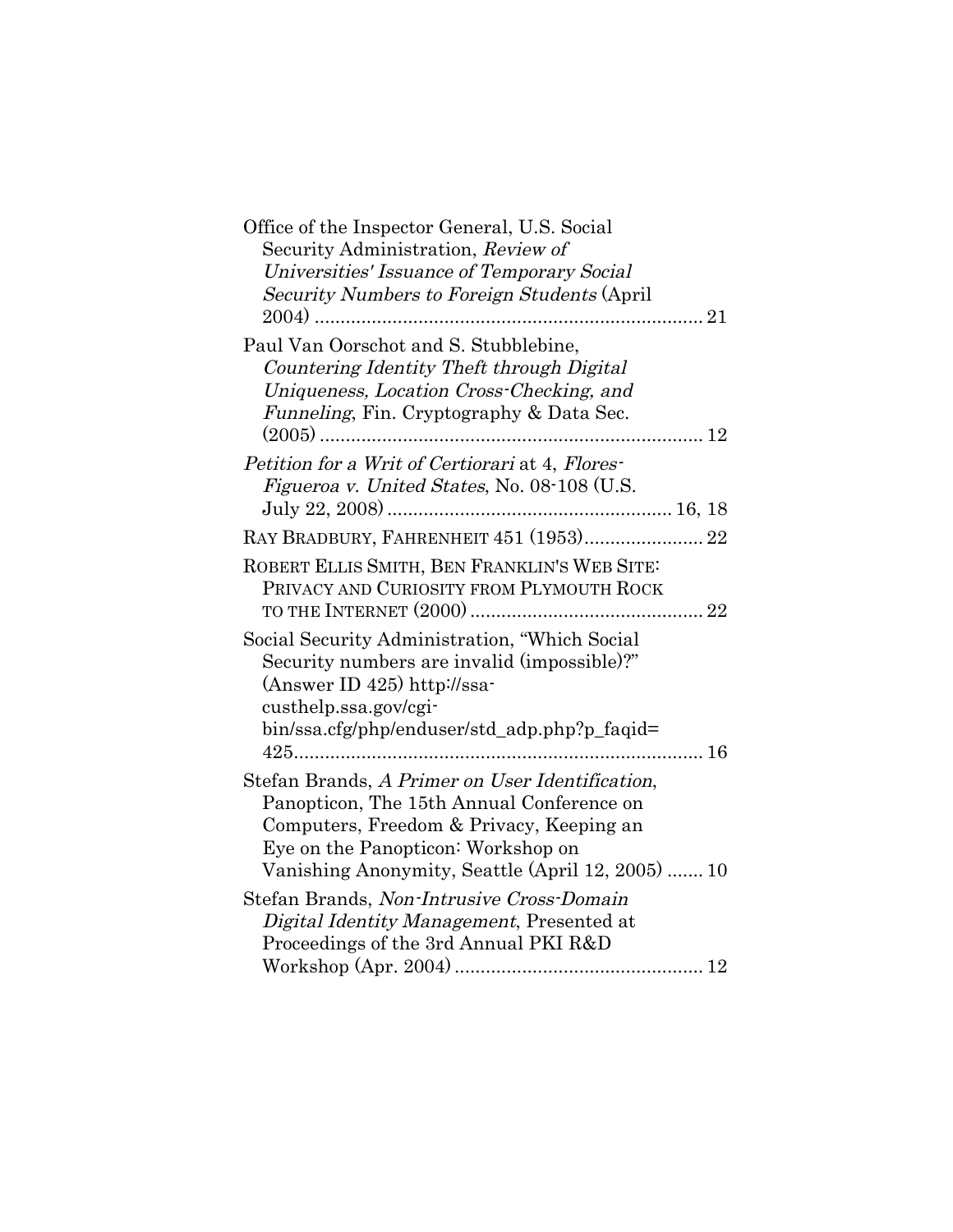| U.S. General Accounting Office, <i>Identity Theft</i> : |  |
|---------------------------------------------------------|--|
| Prevalence and Cost Appear to be Growing,               |  |
|                                                         |  |
| U.S. Marshals Service Talks WitSec to the               |  |
|                                                         |  |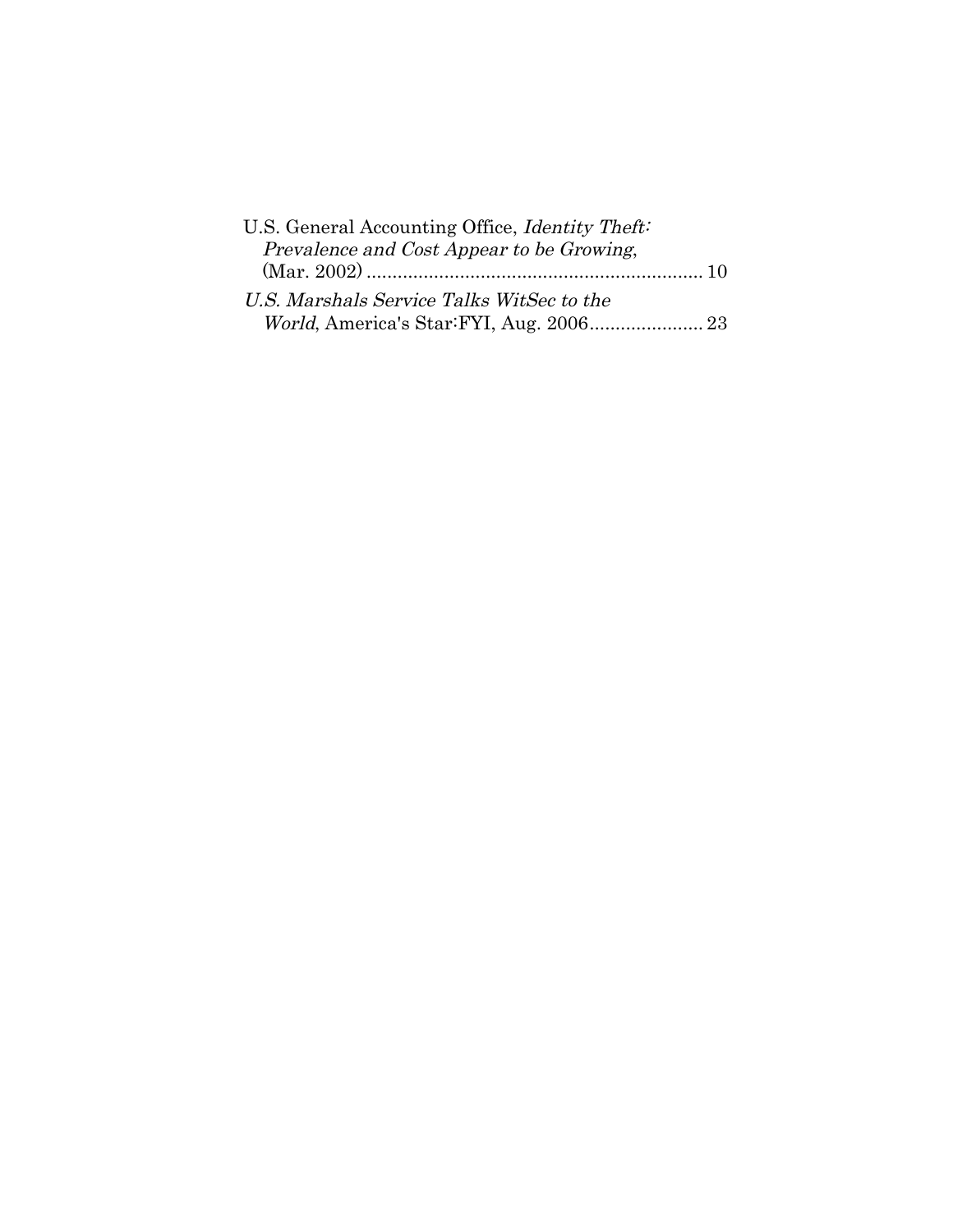#### INTEREST OF THE AMICI CURIAE**<sup>1</sup>**

The Electronic Privacy Information Center (EPIC) is a public interest research center in Washington, D.C., which was established in 1994 to focus public attention on emerging civil liberties issues and to protect privacy, the First Amendment, and other Constitutional values. EPIC has participated as amicus curiae in several cases before this Court and other courts concerning privacy issues, new technologies, and Constitutional interests, including Herring v. United States, 492 F.3d 1212 (11th Cir. 2007), cert. granted 76 U.S.L.W. 3438 (Feb. 19, 2008) (No. 07-513); Crawford v. Marion County Election Board, 128 S. Ct. 1610 (2008); Hiibel v. Sixth Judicial Circuit of Nevada, 542 U.S. 177 (2004); Doe v. Chao, 540 U.S. 614 (2003); Smith v. Doe, 538 U.S. 84 (2003); Department of Justice v. City of Chicago, 537 U.S. 1229 (2003); Watchtower Bible and Tract Society of N.Y., Inc. v. Village of Stratton, 536 U.S. 150 (2002); Reno v. Condon, 528 U.S. 141 (2000); National Cable and Telecommunications Association v. Federal

<sup>&</sup>lt;sup>1</sup> Letters of consent to the filing of this brief have been lodged with the Clerk of the Court pursuant to Rule 37.3. On December 12, 2008, Petitioner filed with the Court his "Consent to the filing of amicus briefs, in support of either party or neither party." Amici lodged with the Court Respondent's letter of consent contemporaneous with the filing of this brief. In accordance with Rule 37.6, the undersigned states that no monetary contributions were made for the preparation or submission of this brief, and this brief was not authored, in whole or in part, by counsel for a party.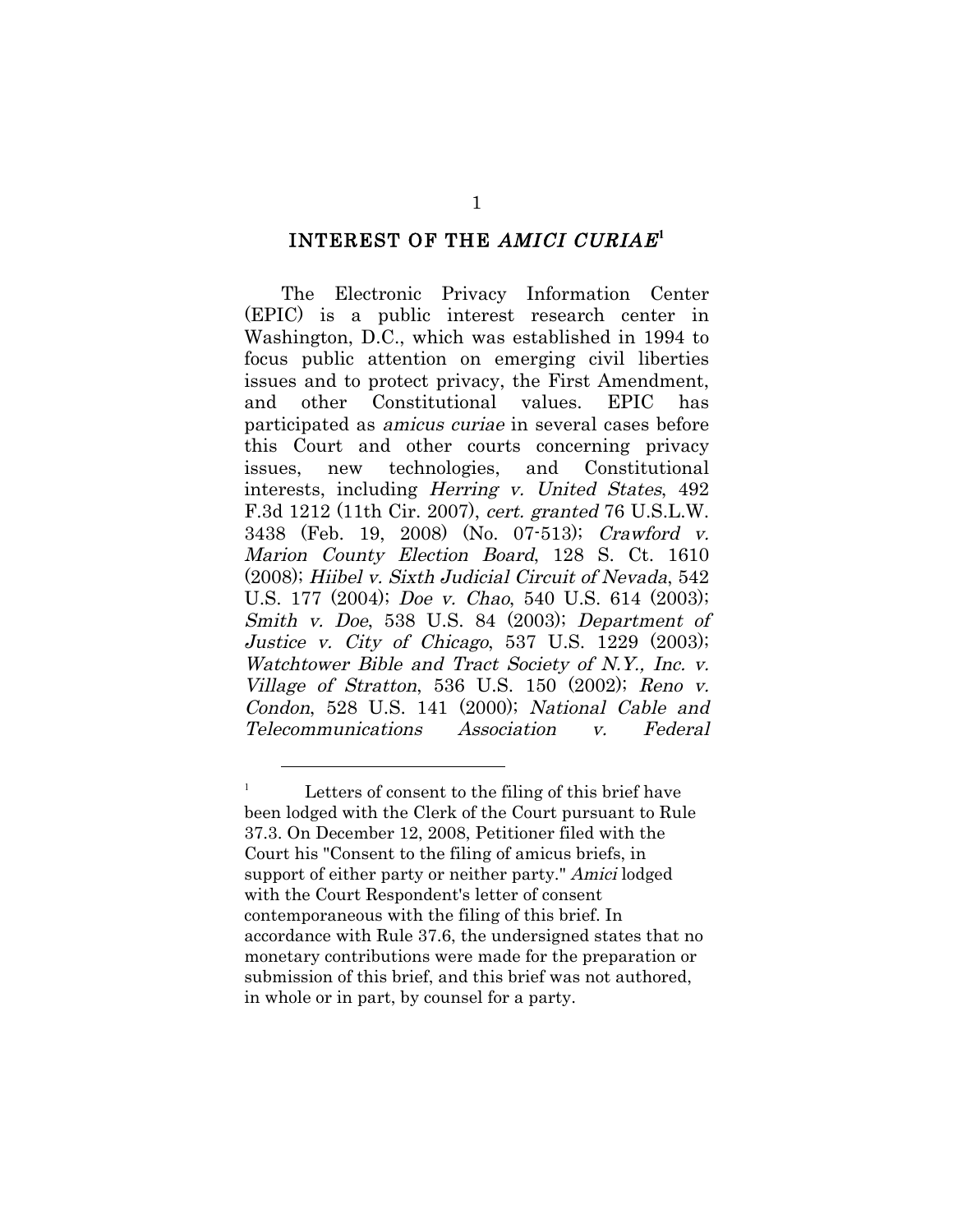Communications Commission, No. 07-1312 (D.C. Cir. filed Aug. 7, 2007); Bunnell v. Motion Picture Association of America, No. 07-56640 (9th Cir. filed Nov. 12, 2007); Kohler v. Englade, 470 F.3d 1104 (5th Cir. 2006) 470 F.3d 1104 (5th Cir. 2006); United States v. Kincade, 379 F.3d 813 (9th Cir. 2004), cert. denied 544 U.S. 924 (2005); and State v. Raines, 857 A.2d 19 (Md. 2003).

EPIC has a particular interest in the proper interpretation and application of identity theft statutes. Several members of the EPIC Advisory Board are leading experts in the development of identity management systems, computer security protocols, encryption standards, and other related technical measures that seek to minimize the risk of identity theft while ensuring privacy and security. EPIC supports the right of individuals to remain anonymous or pseudonymous, as well as to submit fictitious, incomplete, or inaccurate information in response to invasive or unnecessary demands for personal information, as long as the individual does not knowingly impersonate someone else or intend harm to someone else.<sup>2</sup>

<sup>2</sup> See, e.g., Brief of Amicus Curiae Electronic Privacy Information Center, American Civil Liberties Union, American Civil Liberties Union of Ohio and 14 Legal Scholars in Support of Watchtower Bible, etc, Petitioners, Watchtower Bible and Tract Society of N.Y., Inc. v. Village of Stratton, 536 U.S. 150 (2002) (No. 00- 1737) available at http://www.epic.org/anonymity/watchtower.pdf (supporting First Amendment Right to anonymous doorto-door speech); Brief of Amicus Curiae Electronic Privacy Information Center, Peterson v. National

Telecommunications and Information Association, 478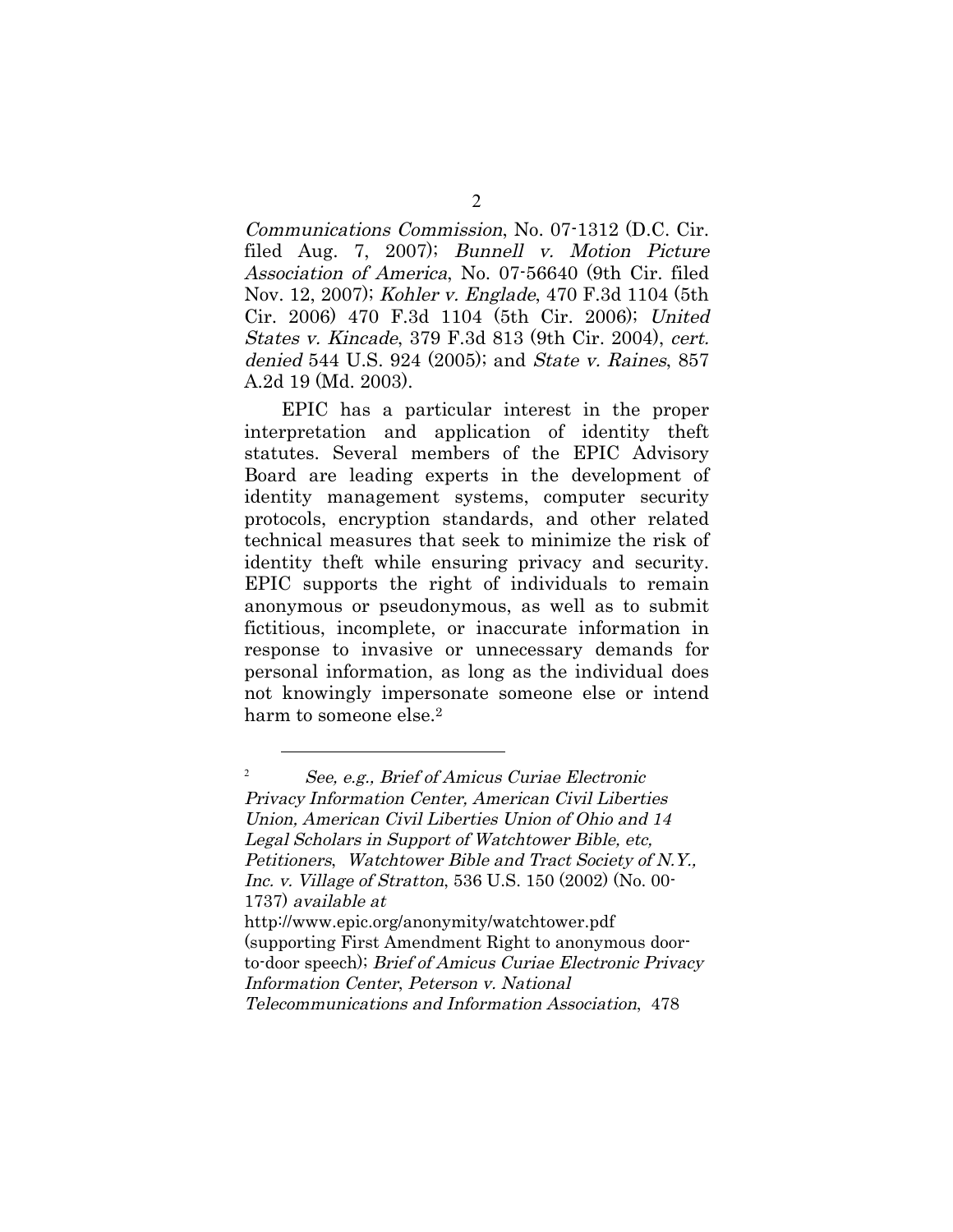EPIC has also routinely urged lawmakers, regulators, and courts to take meaningful steps to curb identity theft.3

The Eighth Circuit's determination in the present case threatens to impose aggravated identity

 $\overline{a}$ 

http://www.epic.org/privacy/peterson/epic\_peterson\_amicu s.pdf (supporting First Amendment Right to anonymity in Internet domain name registrations); Letter from EPIC, Privacy International, and Human Rights Watch to Secretary Robert M. Gates, U.S. Department of Defense (July 27, 2007) available at

http://www.epic.org/privacy/biometrics/epic\_iraq\_dtbs.pdf (supporting Iraqi nationals who change their names or carry fake IDs to avoid being murdered by rival sects).

<sup>3</sup> See, e.g., Marc Rotenberg, EPIC Executive Dir., Statement Before Joint Session of the House Financial Services Subcommittee on Oversight and Investigations and the House Ways and Means Subcommittee on Social Security, 109th Cong. (Nov. 8, 2001) available at http://www.epic.org/privacy/ssn/testimony\_11\_08\_2001.ht ml; Comments of the Electronic Privacy Information Center to the Federal Trade Commission, ID Workshop Comment P075402, Mar. 23, 2007, available at http://epic.org/privacy/id-cards/epic\_ftc\_032307.pdf; Brief of Amici Curiae AARP, ACLU of Northern California, California Public Interest Research Group, Consumer Federation of California, Consumers Union, Electronic Privacy Information Center, Evan Hendricks, National Association of Consumer Attorneys, Privacy Rights Clearinghouse, and US PIRG, in Support of Defendant-Appellees, Supporting Affirmance, American Bankers Assoc. v. Lockyer, 541 F.3d 1214 (9th Cir. 2004) (Nos. 05- 17163, 05-17206) available at http://epic.org/privacy/preemption/lockyer\_brief.html.

F.3d 626 (4th Cir. 2007) (Nos. 06-1216, 06-1548) available at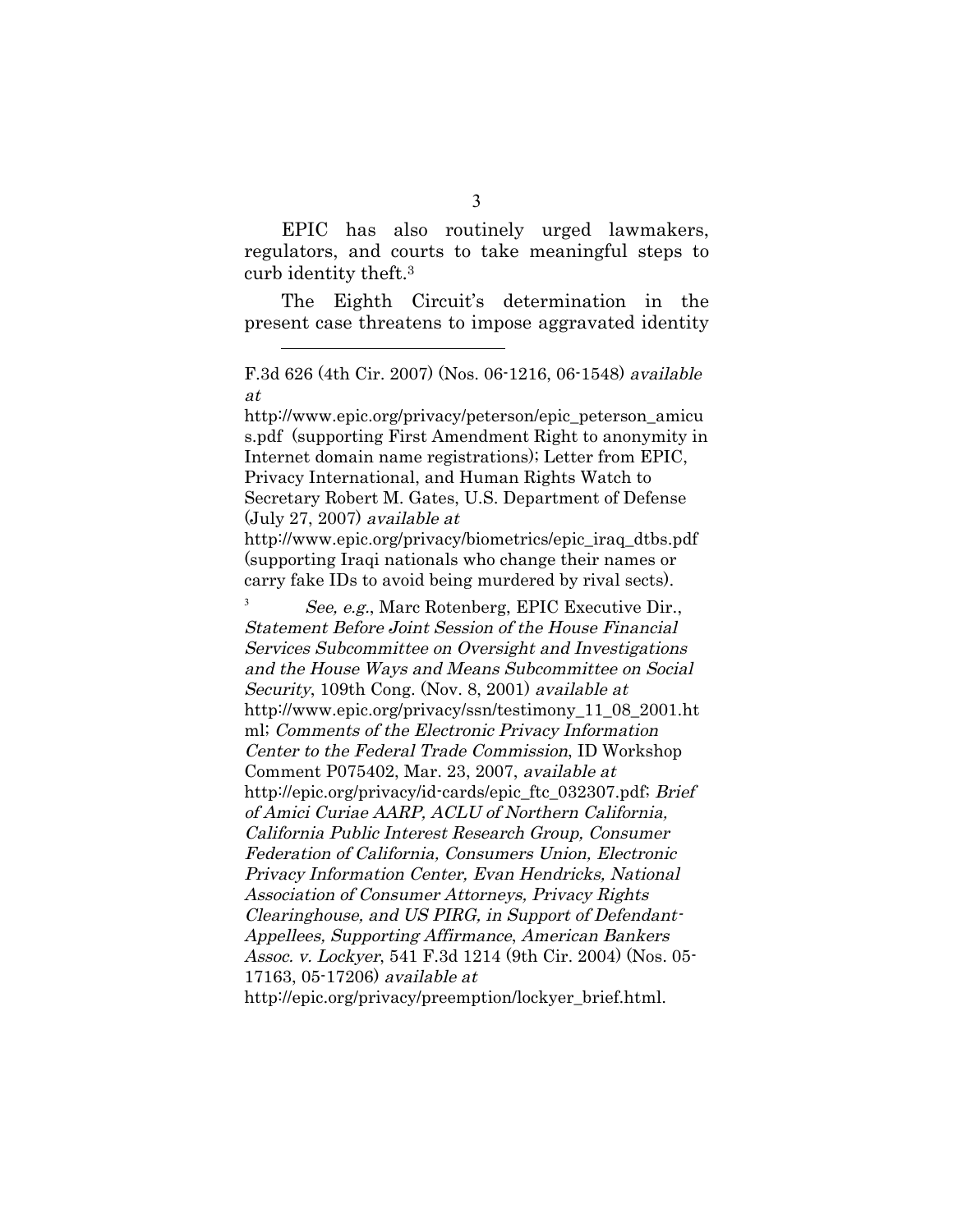theft penalties on individuals who use fictitious identities but do not intend to impersonate someone else. The outcome is inconsistent with the widely understood meaning of "identity theft." EPIC believes that the Congressional statute accurately reflected this distinction and was therefore misapplied in this case where a person was convicted of aggravated identity theft even though he did not intend to impersonate someone else.

#### Technical Experts and Legal Scholars

Steven Aftergood Project Director, Federation of American **Scientists** 

Anita Allen Professor of Law and Professor of Philosophy, University of Pennsylvania

Christine L. Borgman Professor & Presidential Chair in Information Studies, UCLA

Stefan Brands Principal Architect (Identity & Security), Microsoft

David Chaum Chaum, LLC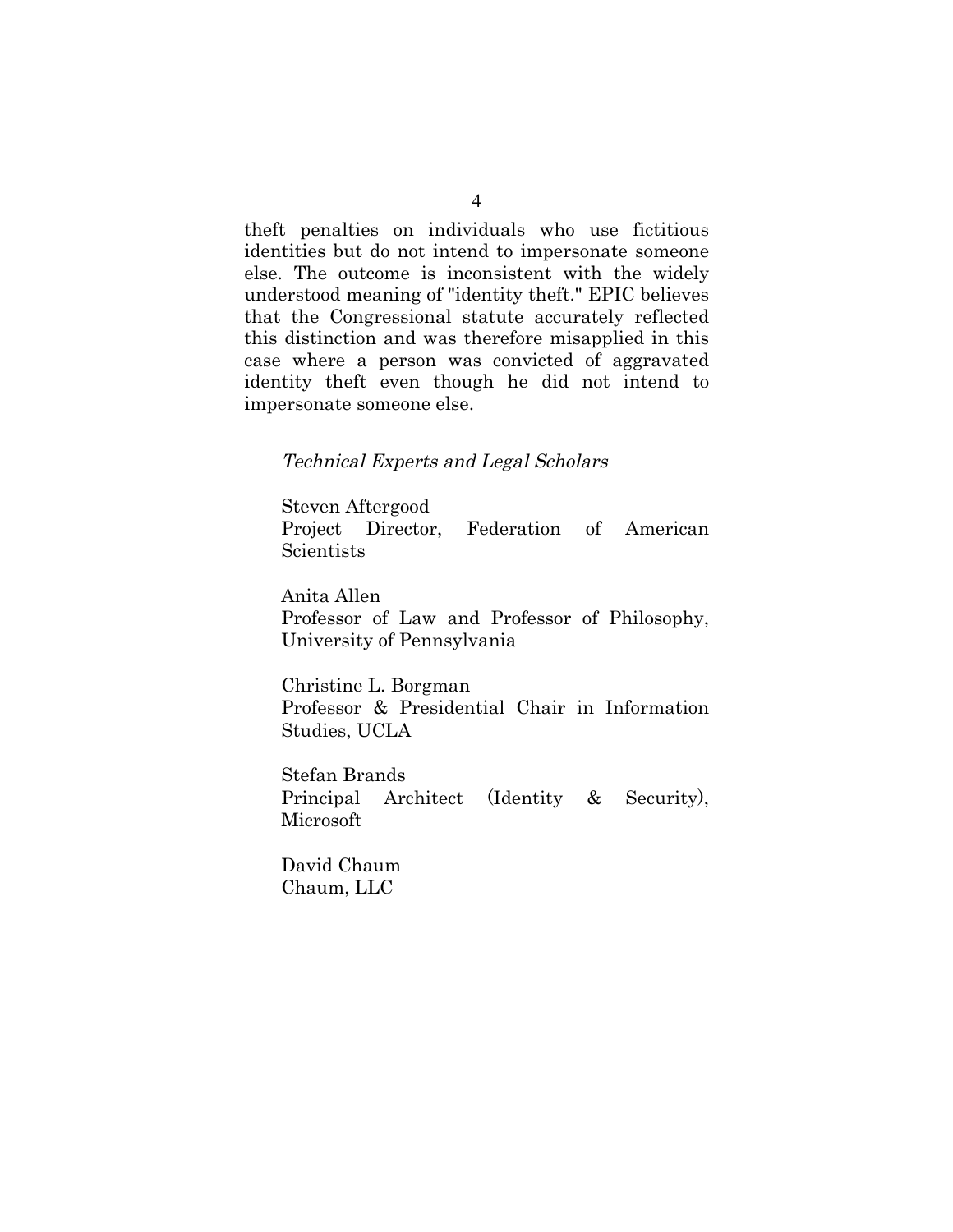Bill Coleman Founder, CEO & Chairman, Cassatt Corporation

Whitfield Diffie, Dr. sc. techn. (hc) Chief Security Officer, Sun Microsystems

Addison Fischer Former owner, RSA Data Security Co-founder, Verisign

Chris Larsen CEO, Prosper Marketplace

Mary Minow Library Law Consultant

Pablo G. Molina Associate VP of IT and Campus CIO, Georgetown University

Peter G. Neumann Principal Scientist, SRI International Computer Science Lab

Dr. Deborah C. Peel Founder and Chair, Patient Privacy Rights

Anita Ramasastry Professor, University of Washington School of Law

Bruce Schneier Security Technologist

Robert Ellis Smith

5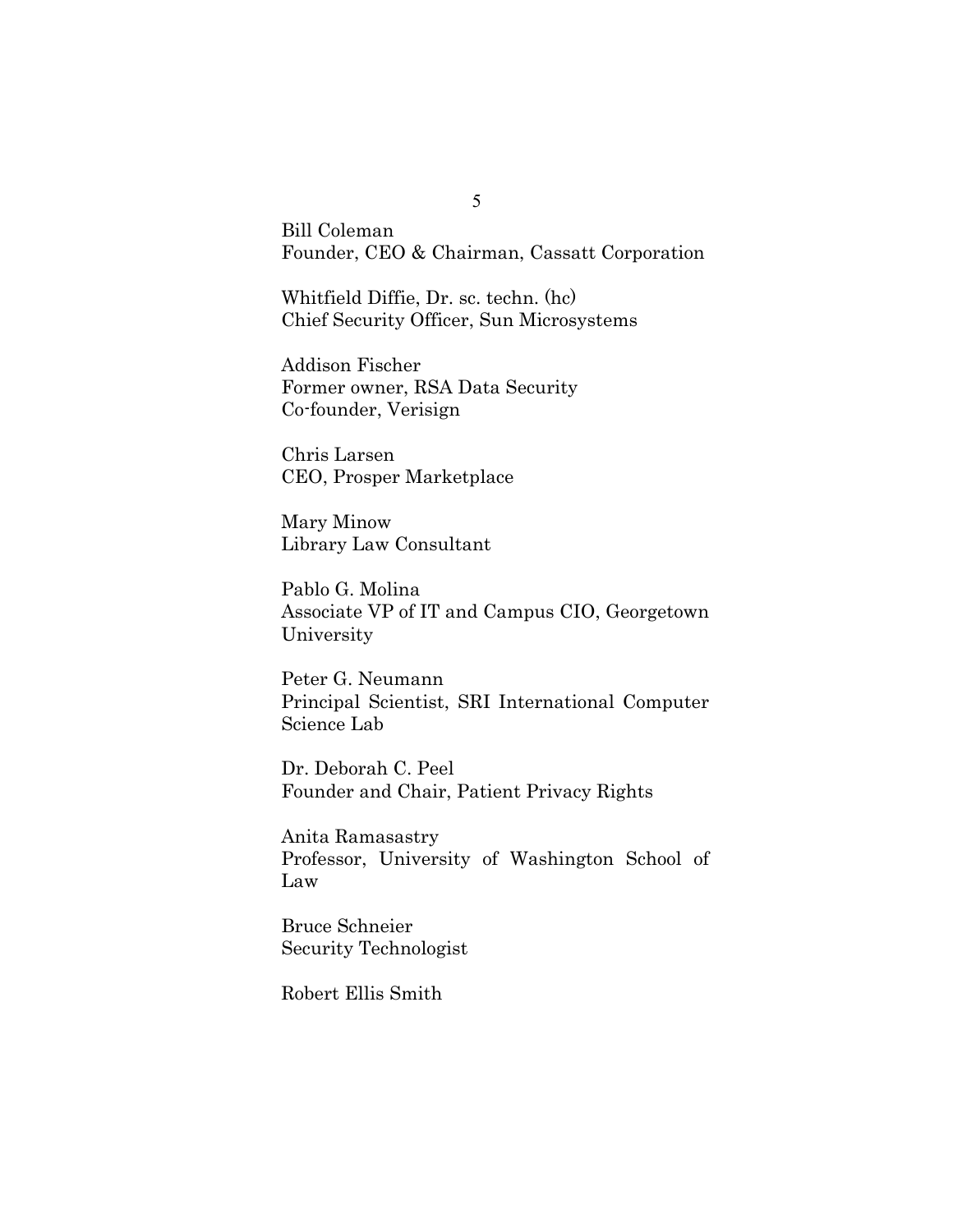Publisher, Privacy Journal

Frank M. Tuerkheimer Professor of Law, University of Wisconsin Law School

(Affiliations are for identification only)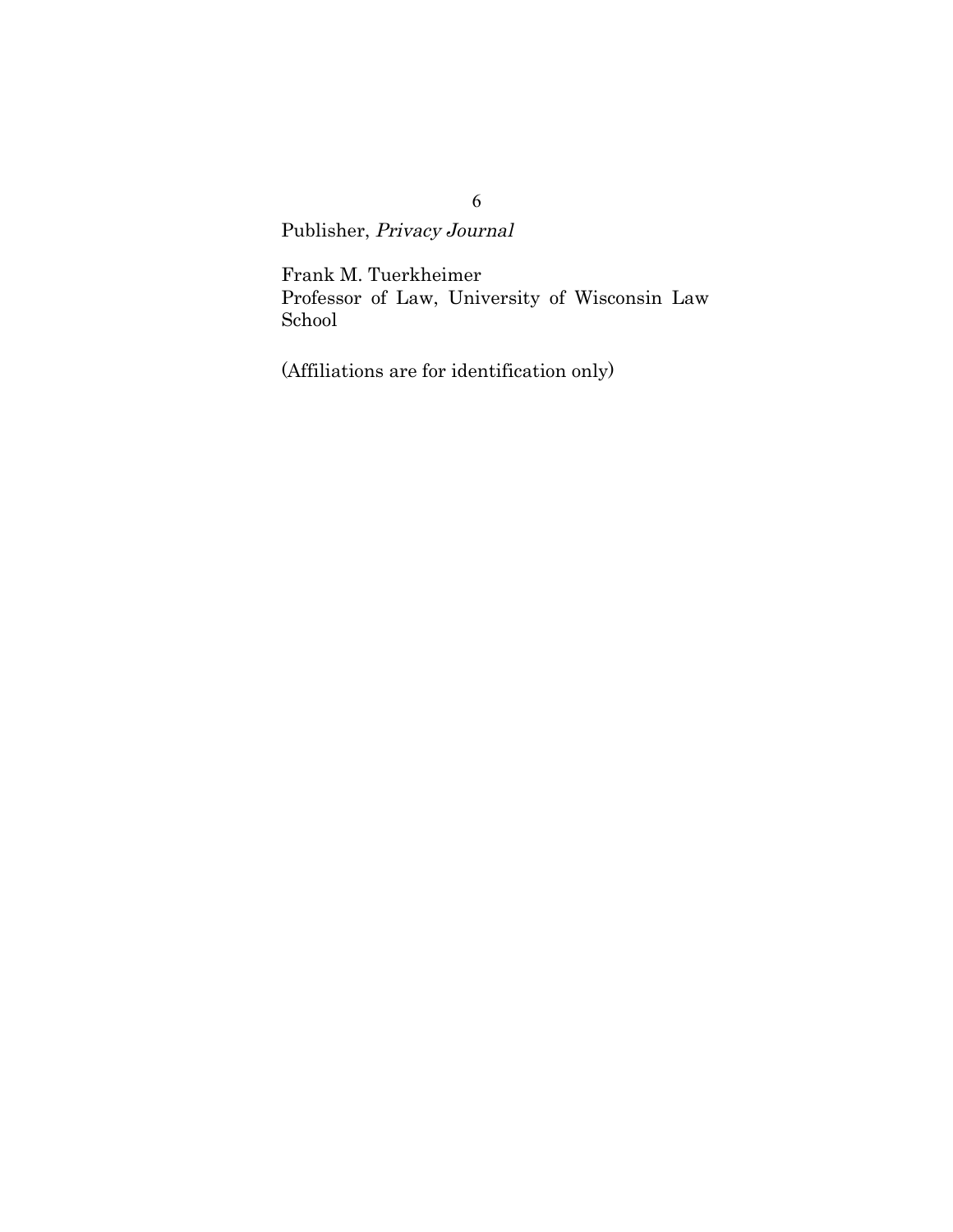#### SUMMARY OF THE ARGUMENT

The statute under consideration by the Court was intended to punish intentional, fraudulent impersonation of another, not the creation of partly fictitious documents to receive employment or public benefits. This distinction is crucial, not only to the proper application of federal law, but also to the development of appropriate techniques to safeguard privacy and security. The Court should not set a precedent that might inadvertently render the use of privacy enhancing pseudonyms, anonymizers, and other techniques for identity management unlawful. Such an outcome could result in an increase in identity theft and undermine the very purpose of the statutory provision.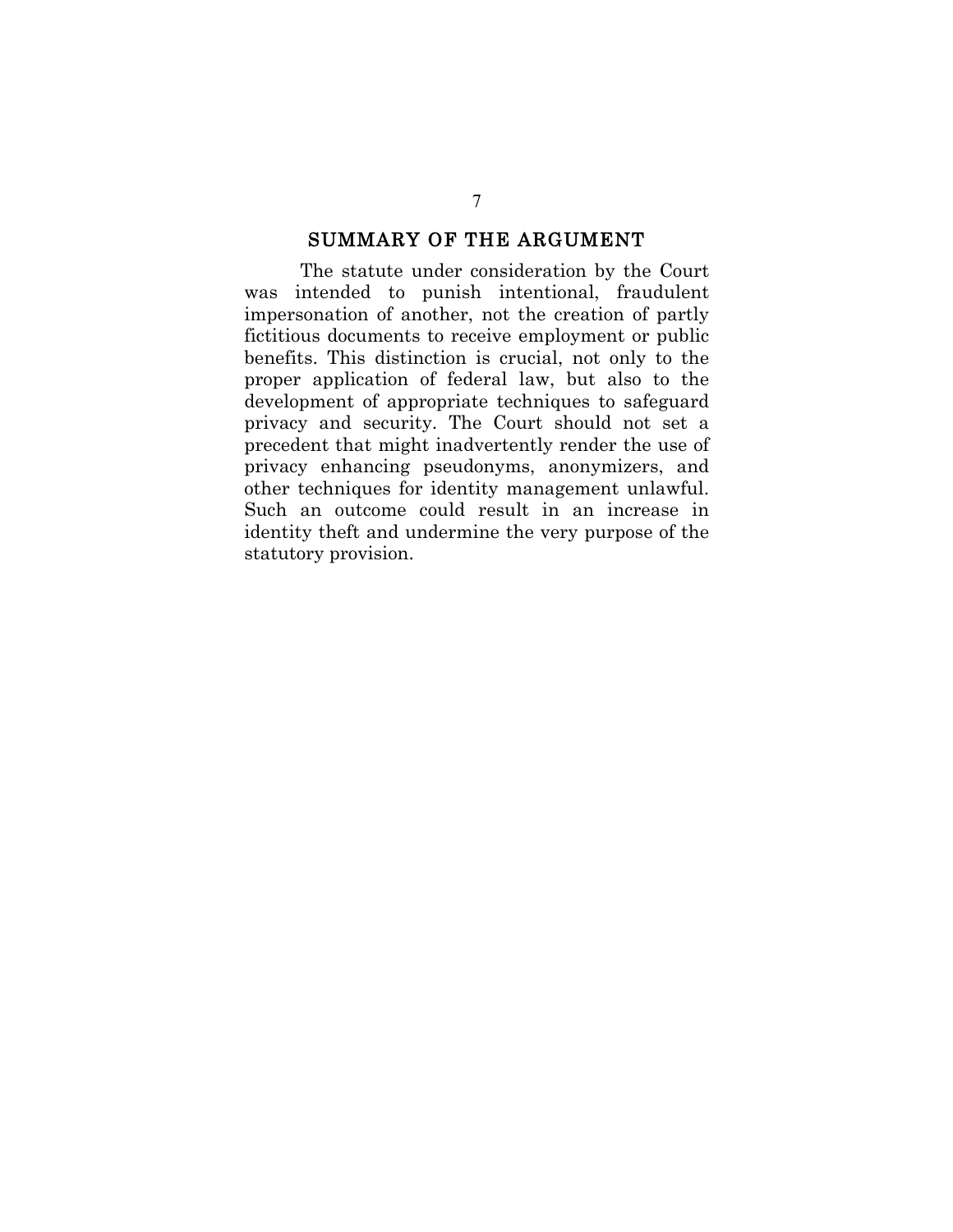#### ARGUMENT

### I. "Identity Theft" is Defined as the Knowing Impersonation of Another

The term "identity theft" has a specific meaning among technologists, academics, security professionals, and other experts in the field of identity management, which is reflected in the statute under consideration by the Court. It refers to the knowing impersonation of one person by another. The unknowing use of inaccurate credentials does not constitute identity theft.

| A. Identity        |   |       | Management          |
|--------------------|---|-------|---------------------|
| İS                 | я | Field | in                  |
| Information        |   |       | Science             |
| that               |   |       | Concerns            |
| Assignment         |   |       |                     |
| <b>Attributes</b>  |   |       | and                 |
| <i>Credentials</i> |   | so as | tο                  |
|                    |   |       | Promote Privacy and |
| Security           |   |       |                     |
|                    |   |       |                     |

Identity management is a relatively young field in Information Science.4 Identity management involves managing individuals' various partial identities, often expressed as pseudonyms, and addresses the establishment, description, activity,

 $\overline{a}$ 

<sup>4</sup> Andreas Pfitzmann and Marit Hansen, Anonymity, Unlinkability, Undetectability, Unobservability, Pseudonymity, and Identity Management – A Consolidated Proposal for Terminology, TU Dresden Faculty of Computer Science, Feb. 15, 2008 at 6 available at http://dud.inf.tudresden.de/literatur/Anon\_Terminology\_v0.31.doc.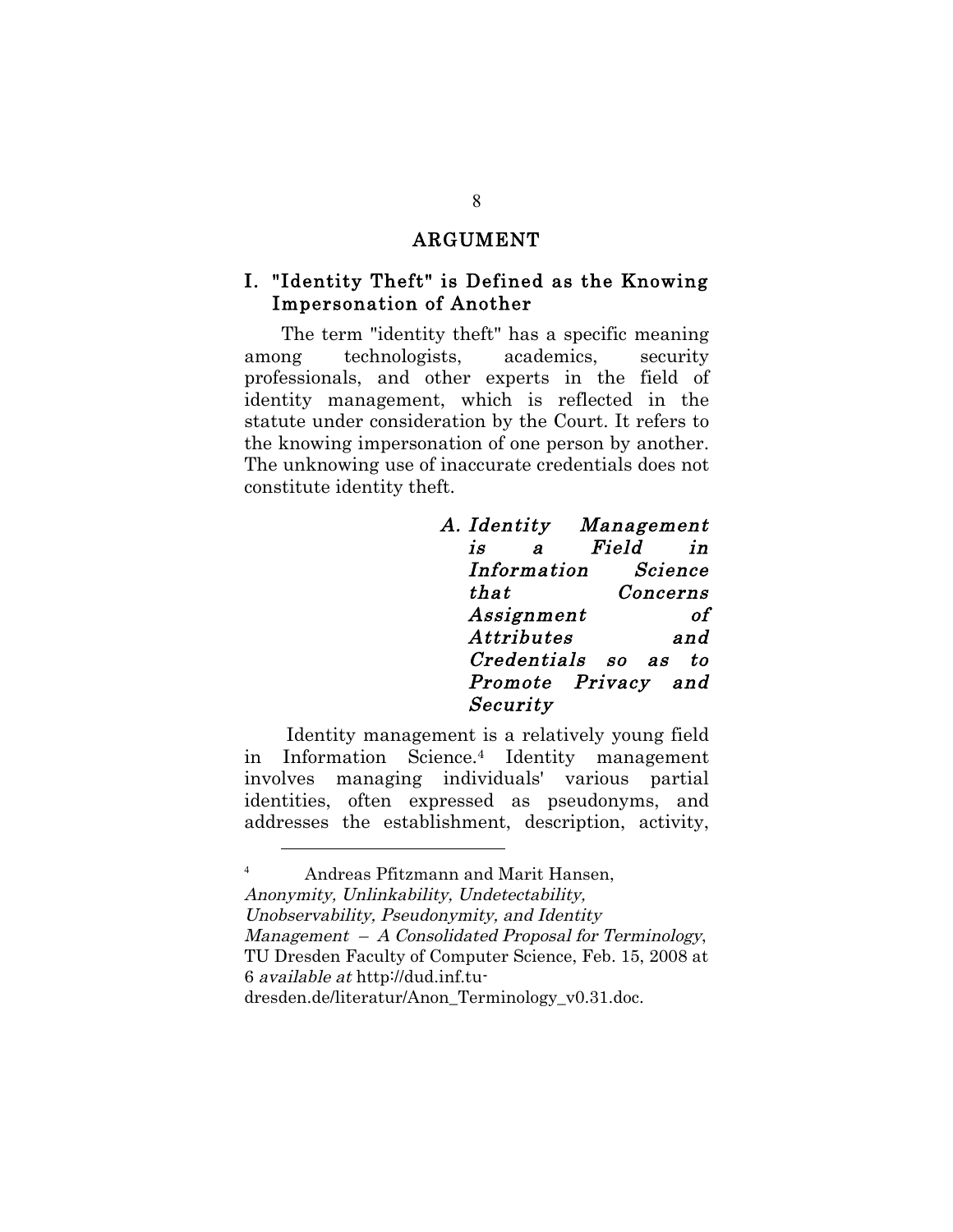and destruction of identities.5 The field recognizes that "all social and economic interactions between human beings in modern civilization require the exchange of some personal data," and endeavors to resolve the privacy and security issues that arise from these interactions through the use of identity management systems.6 Identity management systems are commonly encountered in everyday life. They are generally used to control access to valuable assets or space, facilitate interactions or transactions, or track the locations of people or things.7

One example of identity management is the use of passwords or PIN numbers by Internet web sites and banks.8 Other identity management systems are

 $\overline{a}$ 

<sup>6</sup> About PRIME – Portal for the PRIME Project, https://www.prime-project.eu/about (last visited Dec. 16, 2008).

<sup>7</sup> National Electronic Commerce Coordinating Council, The Technology of Identity: A Primer & Resource Guide (Dec. 2006) at 4, available at http://www.ec3.org/downloads/workgroups/2006/Technolog y%20of%20Identity%20-%20white%20paper.pdf.

 $8$  Id. (stating "One of the most ordinary examples of using the technology of identity is that of logging onto a website, desktop or network that requires a PIN or username and password.").

 $I_{d.}$  at 31 (stating "identity management means") managing various partial identities (usually denoted by pseudonyms) of an individual person, i.e., administration of identity attributes including the development and choice of the partial identity and pseudonym to be (re) used in a specific context or role."); see also Identity Management – Wikipedia, the free encyclopedia, http://en.wikipedia.org/wiki/Identity\_management (last visited Dec. 16, 2008).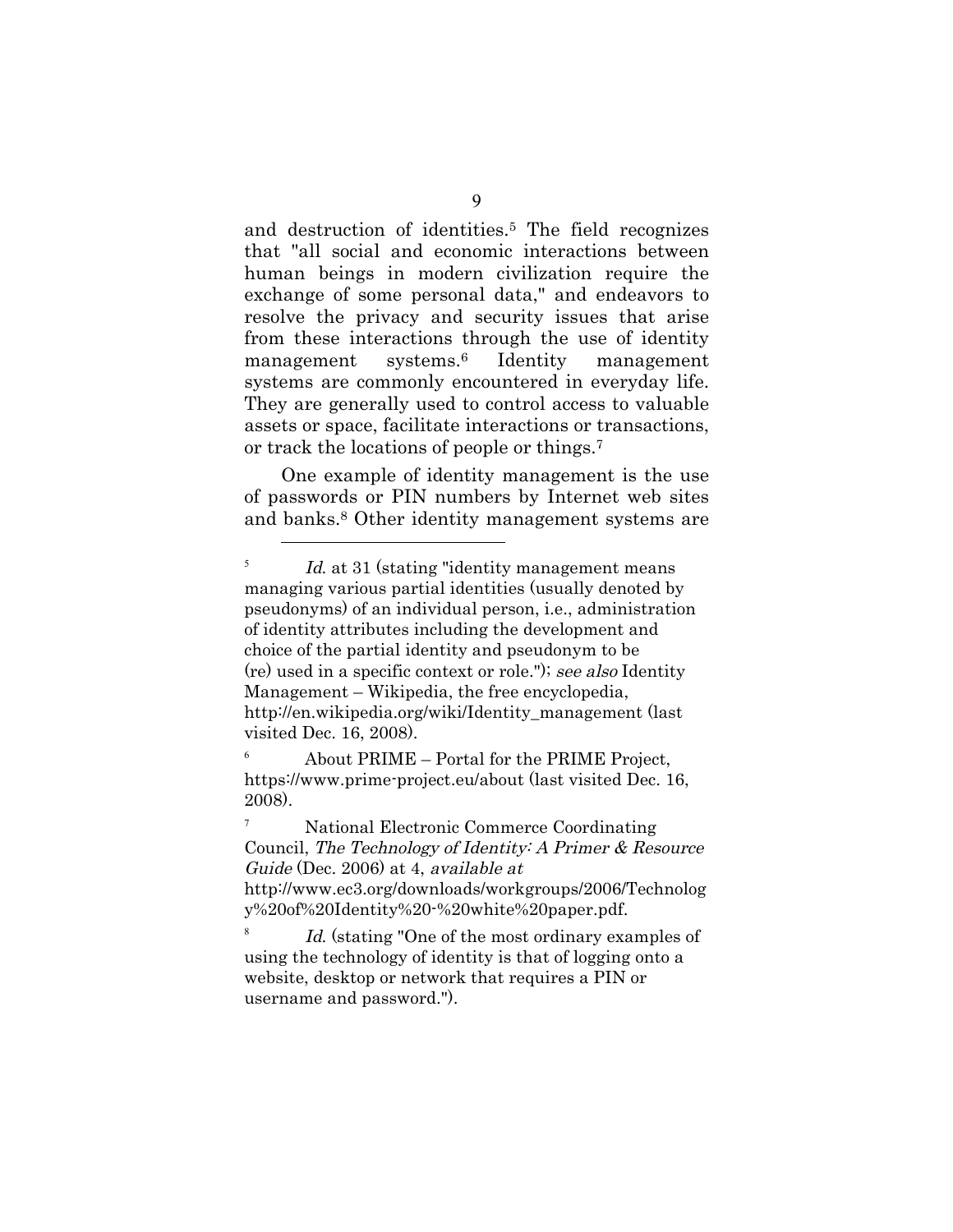used to confirm credit card transactions, issue electronic airline tickets, and pay for highway tolls.<sup>9</sup> Effective identity management systems must provide security and protect individuals' privacy.<sup>10</sup> Identity management systems are also designed to prevent identity theft.

### B. "Identity Theft" has a Well Understood Meaning in the Technical Community

Data security specialists use precise terms to describe identity authentication and identity theft, insisting that "a common understanding and consistent use of . . . terms . . . are a prerequisite for informed discussion."11 "Identity theft" involves the knowing impersonation of one person by another.<sup>12</sup>

http://www.idtrail.org/content/view/21/42/ at 4-12.

 $11$  *Id.* at 2.

 $\overline{a}$ 

<sup>12</sup> See, e.g., *Id.* at 99 ("Identity theft occurs when someone usurps a portion of another person's personal identifying information in order to pose as that person." emphasis added); Jerry Kang, Information Privacy In Cyberspace Transactions, 50 Stan. L. Rev. 1193, 1215 n. 84 (1998) (stating "[i]n identity theft, an impostor obtains enough personal information to impersonate his victim in financial transactions."); Jerry Kang, Cyberspace Privacy:

<sup>&</sup>lt;sup>9</sup> Nat'l Research Council, Who Goes There? Authentication Through the Lens of Privacy (2003) at 23- 25.

 $10$  Id. at 28, 178; Stefan Brands, A Primer on User Identification, Panopticon, The 15th Annual Conference on Computers, Freedom & Privacy, Keeping an Eye on the Panopticon: Workshop on Vanishing Anonymity, Seattle (April 12, 2005) available at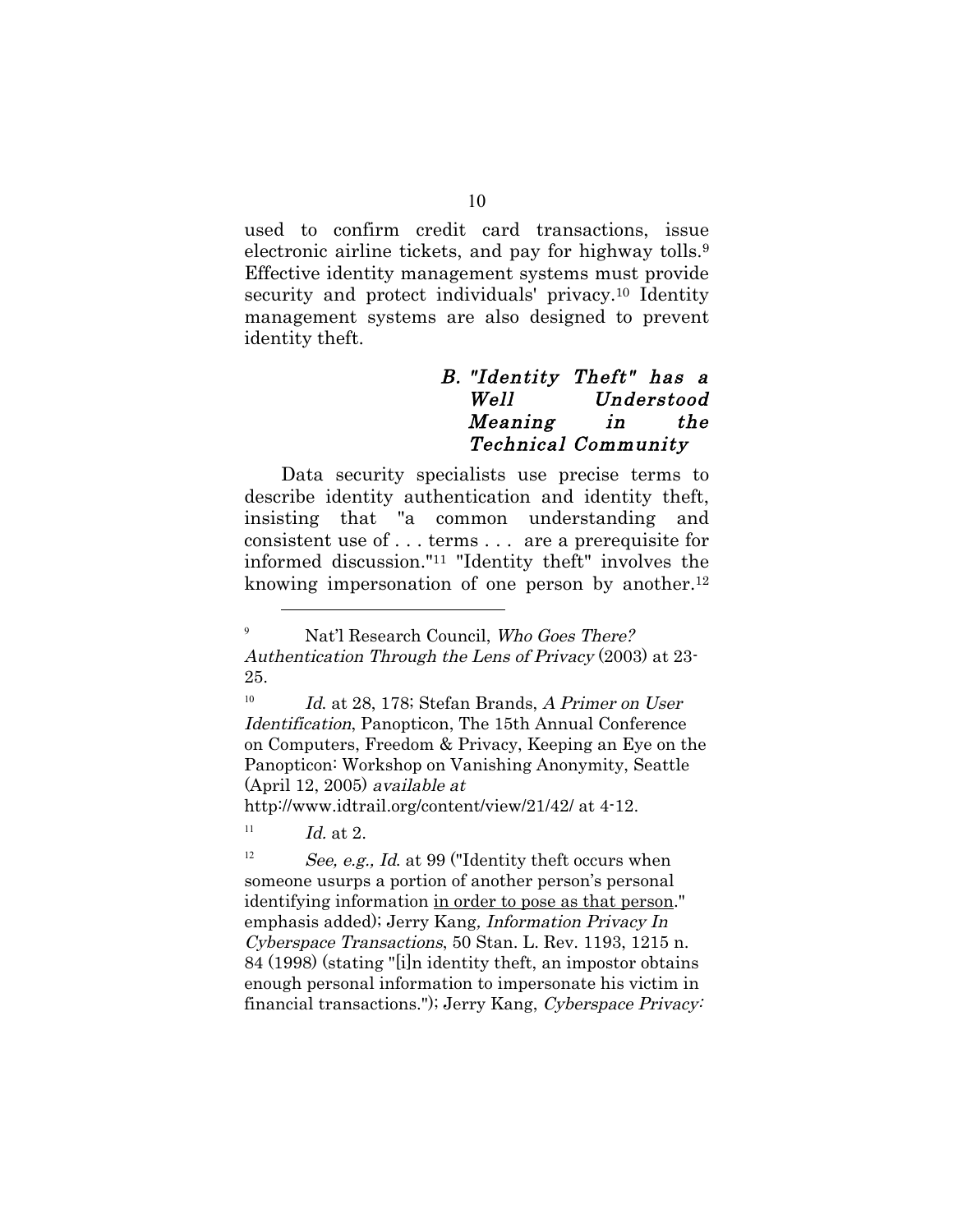Identity theft is characterized by the use of numerous attributes that describe the identity theft victim, usually including "some combination of name, address, Social Security Number, mother's maiden name, password, credit card number, date of birth, driver's license number, and employer."13 Identity theft goes beyond the theft of one of the victim's attributes "to the misappropriation of a person's very identity."14

The definition of identity theft stems from a crucial distinction between "identity" authentication and "attribute" authentication.15 The distinction is critical; many authentication systems provide security while preserving anonymity by allowing for

A Primer and Proposal, 26 Hum. Rts. 3 (1999) ("personal data can be used to commit identity theft, in which an impostor creates fake financial accounts, runs up enormous bills, and disappears leaving only a wrecked credit report behind."); Lynn M. LoPucki, Human Identification Theory and the Identity Theft Problem, 80 Tex. L. Rev. 89, 90 (2001) (defining "identity theft" as "any impersonation of a specific individual."); but see U.S. General Accounting Office, Identity Theft: Prevalence and Cost Appear to be Growing, (Mar. 2002) at 5 n. 7 available at http://www.gao.gov/cgi-bin/getrpt?GAO-02-363 ("the Secret Service defined 'identity theft' as any case related to the investigation of false, fraudulent, or counterfeit identification; stolen, counterfeit, or altered checks or Treasury securities; stolen, altered, or counterfeit credit cards; or financial institution fraud.").

<sup>&</sup>lt;sup>13</sup> Who Goes There?, note 9 supra, at 99.

 $14$  Id.

<sup>&</sup>lt;sup>15</sup> Id. at 19-20. (distinguishing between "individual authentication" and "attribute authentication").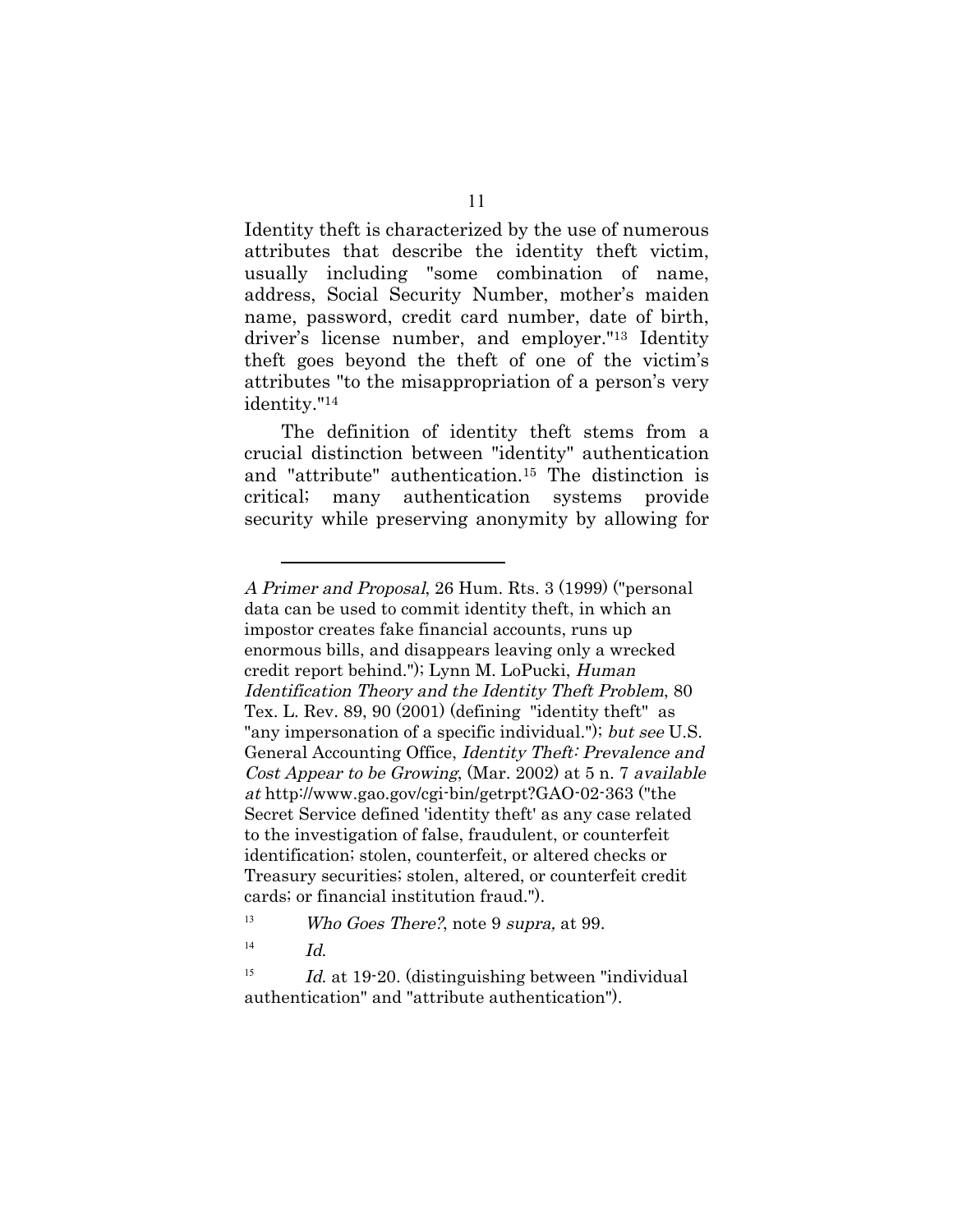the separation of attributes and identification.16 In simple terms, this can be understood when a member of a health club, for example, is granted access to the club on the presentation of a credential that certifies membership. The individual's actual identity is not necessary for the entry determination; it is the presentation of the credential that provides the basis for the determination.

Identity authentication involves "establishing … confidence that an identifier refers to an identity."17 Attribute authentication establishes "confidence that an attribute applies to a specific individual."18

http://www.scs.carleton.ca/~paulv/papers/pvoss6-1.pdf.

<sup>&</sup>lt;sup>16</sup> See, e.g., Carlisle Adams, *Delegation and Proxy* Services in Digital Credential Environments, Presented at the 7th Annual Privacy and Security Workshop, Your Identity Please: Identity Theft and Identity Management in the 21st Century (Nov. 2, 2006), available at http://www.idtrail.org/files/cacrwkshpdigcred02nov06.pdf; Stefan Brands, Non-Intrusive Cross-Domain Digital Identity Management, Presented at Proceedings of the 3rd Annual PKI R&D Workshop (Apr. 2004), available at http://www.idtrail.org/files/cross\_domain\_identity.pdf; David Chaum, Secret-Ballot Receipts: True Voter-Verifiable Elections, Presented at ITL Seminar Series, Secret-Ballot Receipts: True Voter-Verifiable Elections, Nat'l Inst. of Standards & Tech. (May 19, 2004); Paul Van Oorschot and S. Stubblebine, Countering Identity Theft through Digital Uniqueness, Location Cross-Checking, and Funneling, Fin. Cryptography & Data Sec. (2005), available at

<sup>&</sup>lt;sup>17</sup> Who Goes There?, note 9 supra, at 2.

 $18$  *Id.*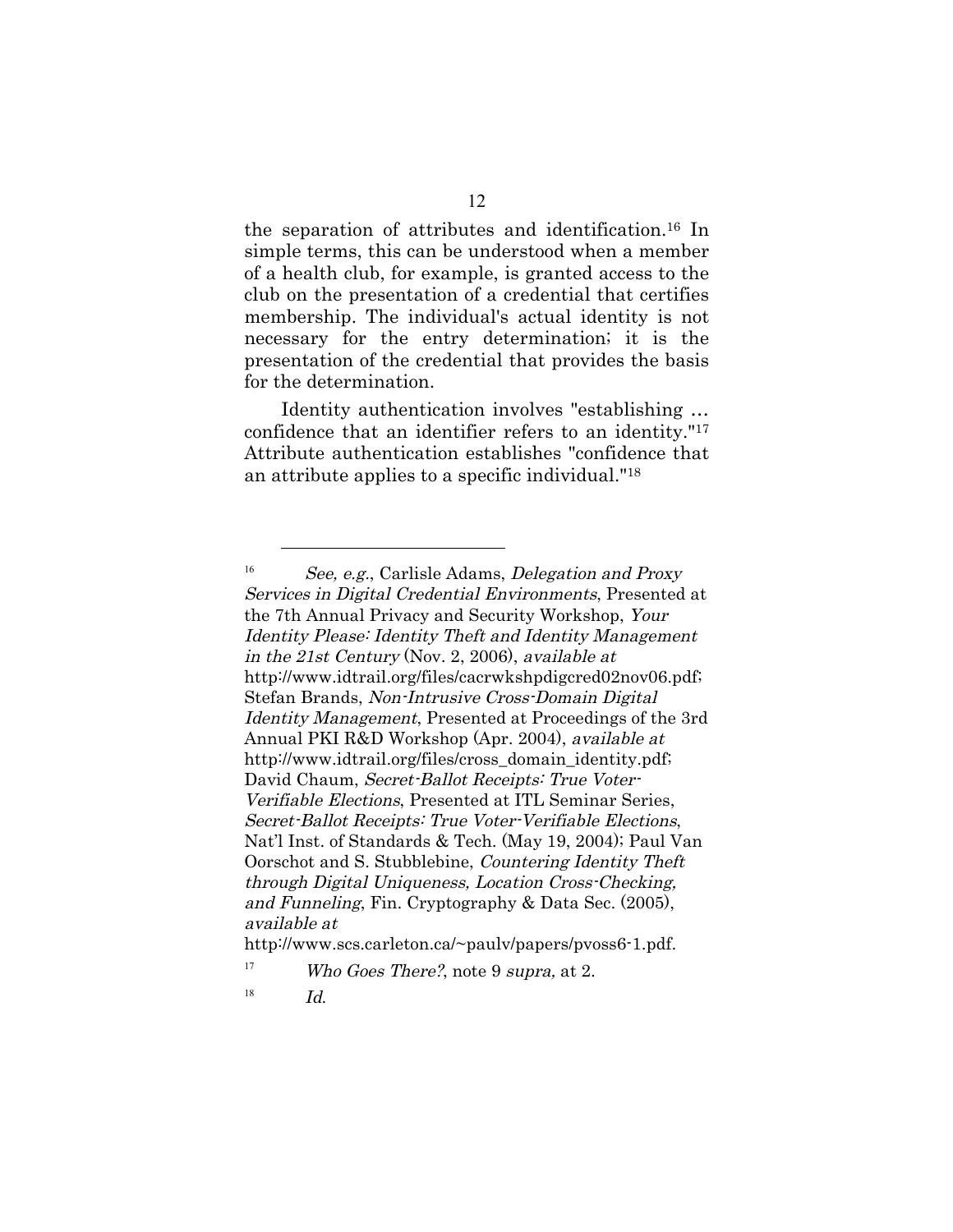An identity is "a set of information about an individual that is associated with that individual."19 Identities "consist of more than just names," and "include other [identifying] facts," such biographical data.20 Attributes are "propert[ies] associated with an individual," including physical attributes and job status.21

The technical definitions demonstrate that "identity theft" involves the improper impersonation of another individual, complete with the theft of the "set of information about an individual that is associated with that individual" and "the misappropriation of a person's very identity." A person who uses many attributes belonging to another individual is likely to be an identity thief. In contrast, the use of a false, incomplete, or inaccurate attribute, which may or may not belong to another individual, would not generally be considered identity theft. A person who uses many attributes that belong to another individual is more likely to be committing identity theft than a person who uses a single attribute that may or may not belong to another.

For example, in 2007, a criminal ring impersonated others in an effort to obtain credit from merchants and defraud their creditors – they are plainly identity thieves.22 To execute the scam, the

 $\overline{a}$ 

<sup>22</sup> Marie Price, *Grand jury in OKC indicts for bank* fraud, identity theft, Oklahoma City Journal Record, Sep 10, 2007 available at

http://findarticles.com/p/articles/mi\_qn4182/is\_/ai\_n19516 519; ID Theft Project, US: 2 go to prison in identity theft,

 $19$  *Id.* at 20.

 $^{20}$  Id.

<sup>&</sup>lt;sup>21</sup> *Id.* at 19, 43.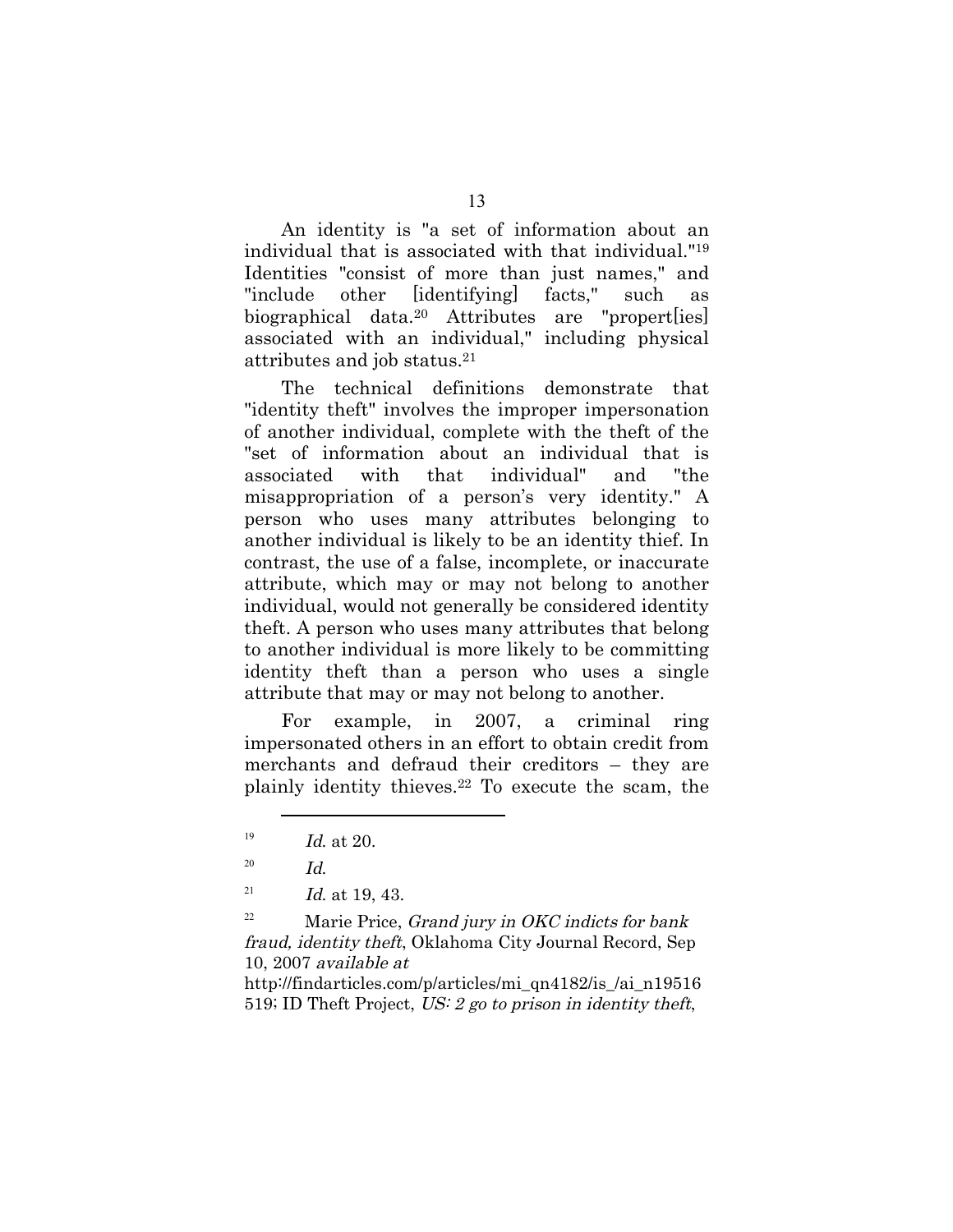thieves fraudulently obtained driver's licenses and Social Security cards, produced fake ID's in the victims' names, and created counterfeit checks linked to the purloined identities.23 These activities involve misappropriation of many elements in the "set of information about an individual that is associated with that individual" and constitute "the misappropriation of a person's very identity."

The use of another individual's single attribute is altogether different. Many individuals share attributes. For example, the most recent census indicates that 138.1 million "men" live in the U.S.24 Millions of American males cannot be branded "identity thieves" for listing their gender attribute on ID documents. Similarly, Wal-Mart employs approximately 2,055,000 individuals.25 An unemployed young man may be up to mischief if he tells his date that he is a "Wal-Mart employee." But he is not an identity thief.

Nov. 12, 2008 available at http://www.id-

theftprotect.com/news.php?news\_id=258&news\_keyword= identity%20theft.

 $^{23}$  Id.

 $24$  Denise I. Smith and Renee E. Spraggins, U.S. Census Bureau, Gender: 2000, Sept. 10, 2001 available at http://www.census.gov/prod/2001pubs/c2kbr01-9.pdf.

<sup>&</sup>lt;sup>25</sup> Global 500 2008: Wal-Mart Stores, CNNMoney.com,

http://money.cnn.com/magazines/fortune/global500/2008/s napshots/2255.html (last visited Dec. 10, 2008).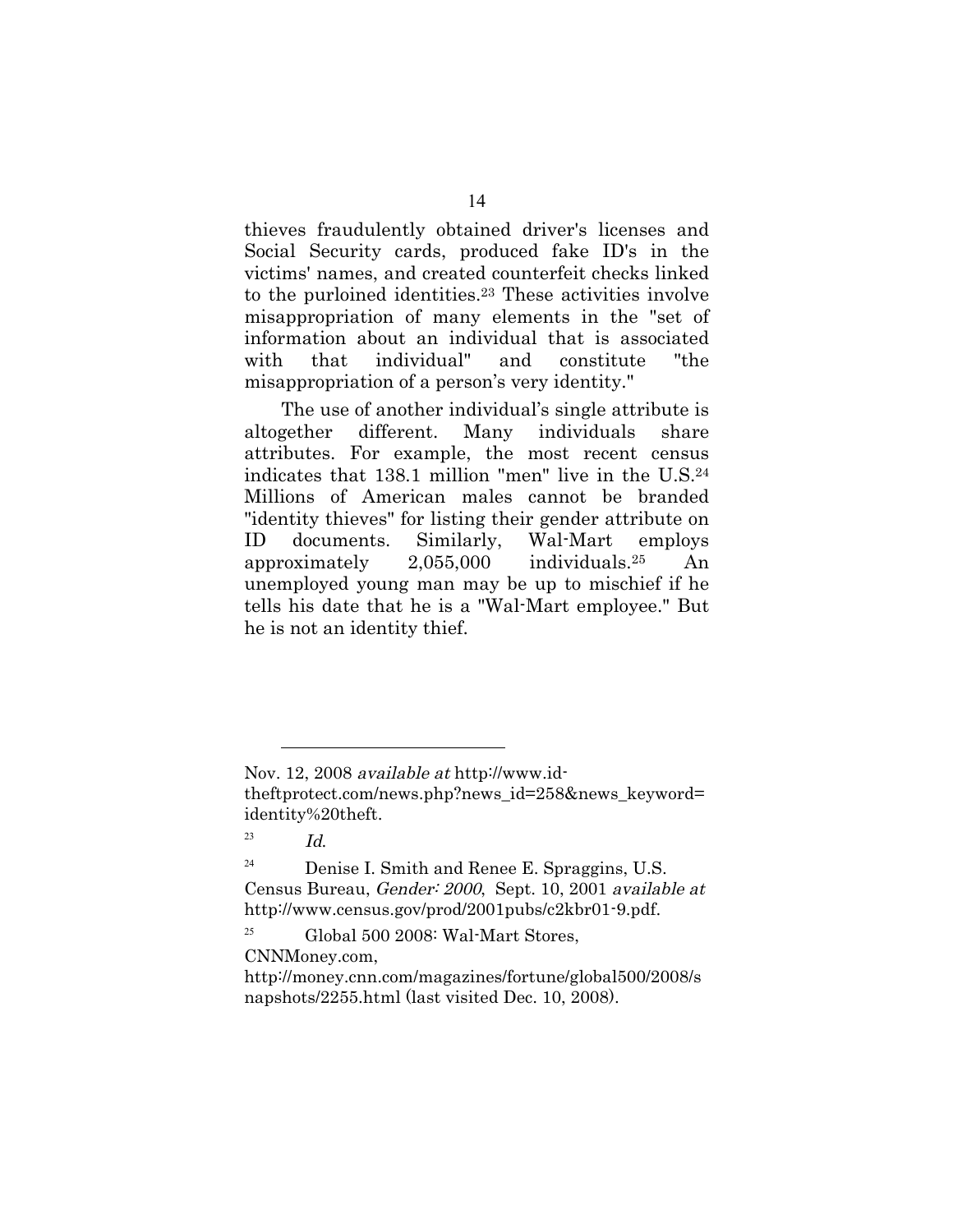# C. The Definition of "Identity Theft" Does Not Include the Unknowing Use of Inaccurate Credentials

As set forth above, there is a clear understanding of what behavior constitutes identity theft – the knowing impersonation of another individual. The unknowing use of inaccurate credentials does not fall within this definition. Individuals present credentials to support their claim to an attribute.26 Credentials, such as Social Security Numbers, are often presented to support the authenticity of an attribute, such as citizenship or taxpayer status.27

Unknowing use of another's credentials does not meet the identity theft definition's knowledge requirement. A person who uses a credential that they believe to be fictitious – for example, an ID number created out of whole cloth, which the person believes to be unassigned to anyone – does not knowingly pose as another individual, because they do not know to whom (if anyone) the credential belongs. Furthermore, use of a single inaccurate credential does not typically qualify as "impersonation" – a term that embodies the requirement that identity thieves steal a "set of information about an individual" and misappropriate the victim's "very identity." Use of a single inaccurate credential rarely equates with stealing another person's "very identity." Identity theft only occurs if

 $\overline{a}$ 

15

<sup>&</sup>lt;sup>26</sup> Who Goes There?, note 9 supra at 20 (referring to credentials as "authenticators").

 $^{27}$  *Id.*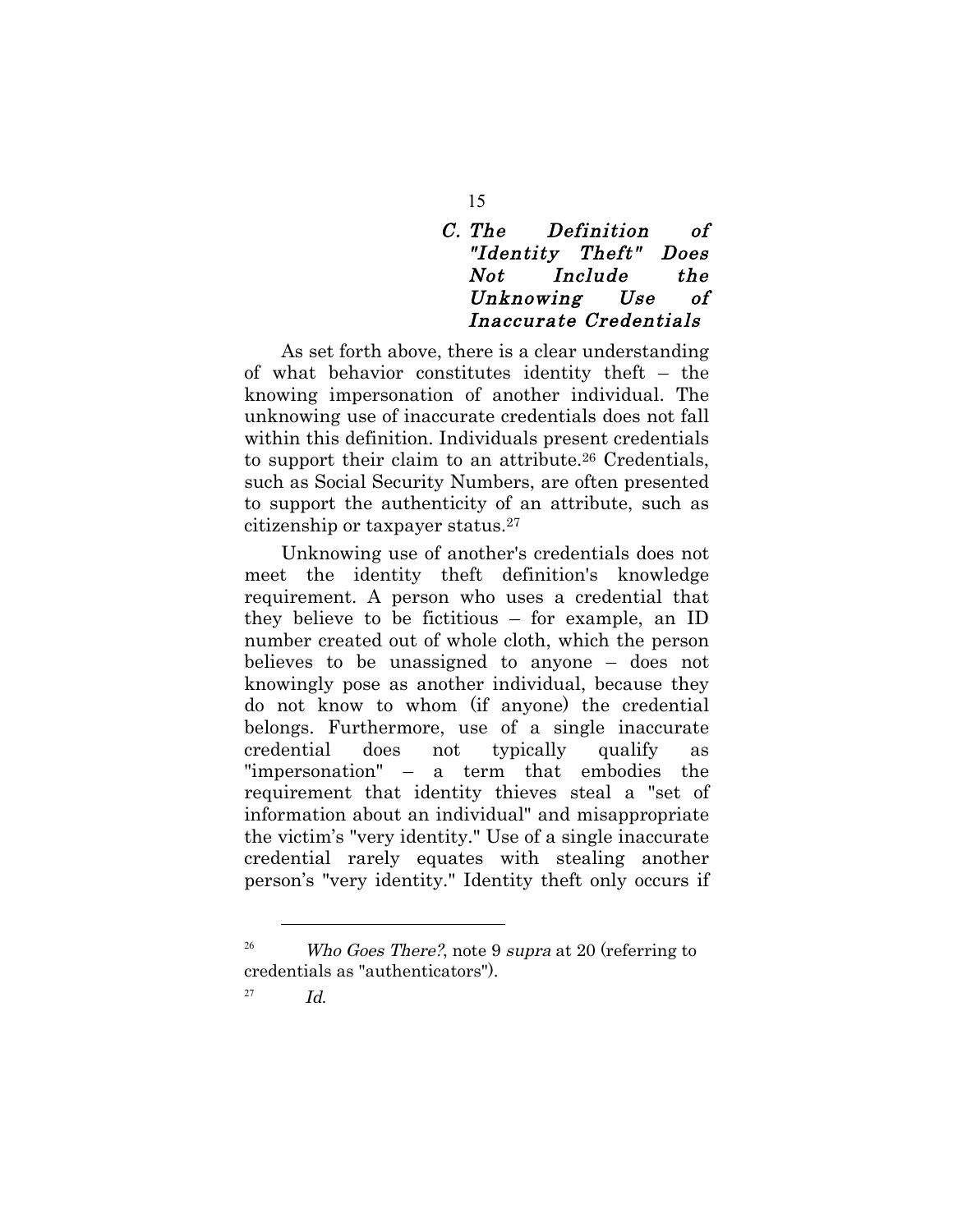the imposter knows that she is impersonating a particular individual, and most often includes the use of multiple, consistent credentials. For example, it is possible to create a Social Security Number that is not one's own, but that also provably does not belong to someone else, e.g. 487-00-4218, 666-38-4719, and 987-65-4329.28 Such use of SSNs may, in certain circumstances, be improper, but it does not involve "identity theft."

In the case now before this Court, Ignacio Flores-Figueroa presented two inaccurate credentials to his employer.29 The credentials, a Social Security card and Permanent Resident card, bore Mr. Flores-Figueroa's real name, but numbers assigned to others.30 The Social Security card included a number assigned to a minor, while the Permanent Resident card featured a number assigned to an adult.<sup>31</sup>

 $P_{\text{1}}^{29}$  Petition for a Writ of Certiorari at 4, Flores-Figueroa v. United States, No. 08-108 (U.S. July 22, 2008); Brief for the United States at 2-3, Flores-Figueroa v. United States, No. 08-108 (U.S. Sept. 19, 2008).

<sup>28</sup> Social Security Administration, "Which Social Security numbers are invalid (impossible)?" (Answer ID 425) http://ssa-custhelp.ssa.gov/cgi-

bin/ssa.cfg/php/enduser/std\_adp.php?p\_faqid=425&p\_creat ed=972930021&p\_sid=V8vXQkOi&p\_accessibility=0&p\_re direct=&p\_lva=&p\_sp=cF9zcmNoPTEmcF9zb3J0X2J5PSZ wX2dyaWRzb3J0PSZwX3Jvd19jbnQ9OSw5JnBfcHJvZH M9JnBfY2F0cz0xNiZwX3B2PSZwX2N2PTEuMTYmcF9w YWdlPTEmcF9zZWFyY2hfdGV4dD12YWxpZA\*\*&p\_li=& p\_topview=1; See LUNA, HOW TO BE INVISIBLE  $(2004)$ .

 $30$  Petition for a Writ of Certiorari, supra note 29 at 4; Brief for the United States, supra note 29 at 3.

 $^{31}$  Id.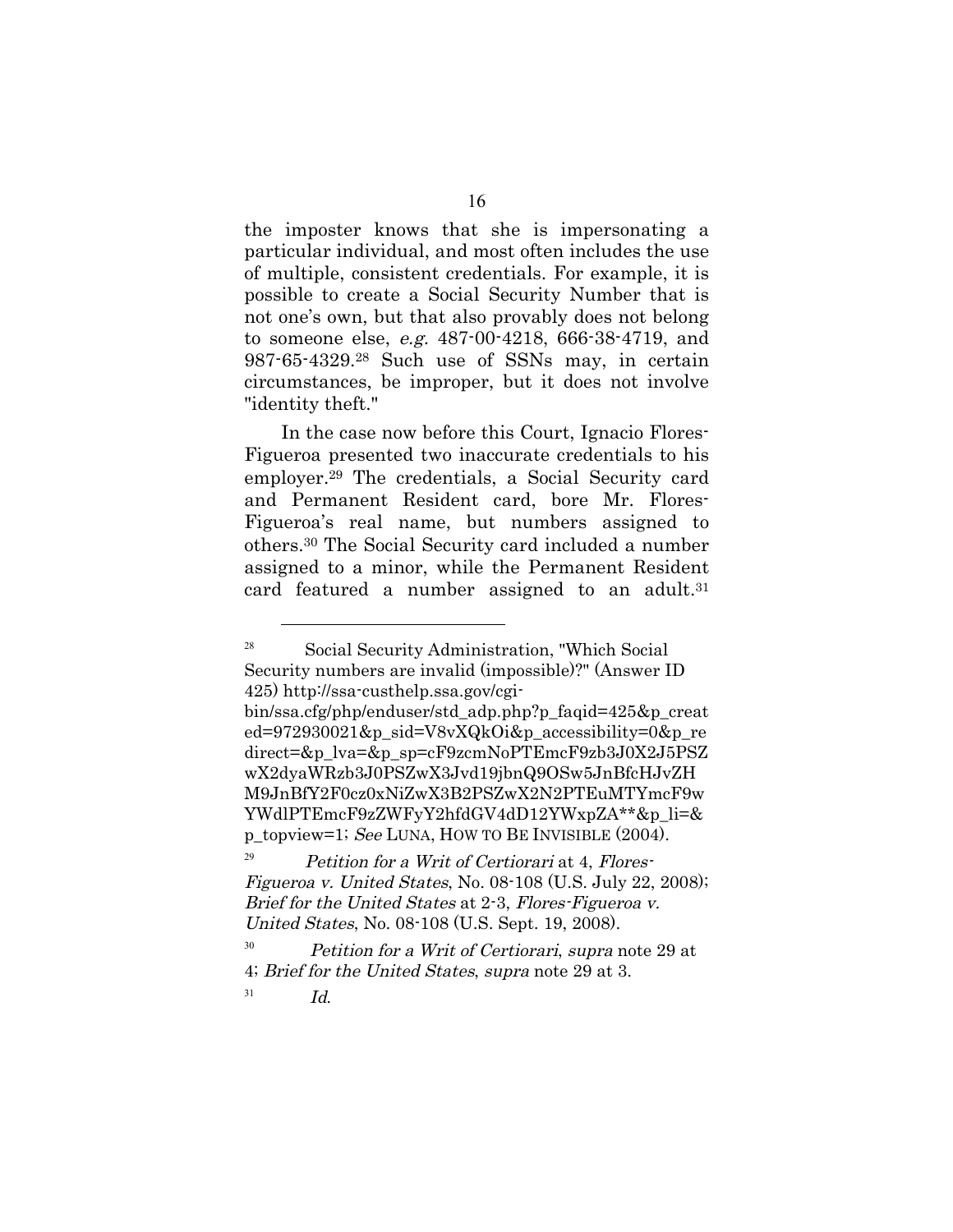Neither person shared Mr. Flores-Figueroa's name.32 In addition to his proper name, Mr. Flores-Figueroa presumably shared other accurate attributes with his employer – home address, telephone number, age, and work history data. At trial, the government presented no evidence that Mr. Flores-Figueroa knew that the numbers on his inaccurate credentials were assigned to others. Petitioner's use of a single credential linked to each alleged identity theft victim strongly suggests that he did not steal a "set of information about an individual" and misappropriate the victim's "very identity." Most dramatically, Mr. Flores-Figueroa's use of his own name on the inaccurate credentials indicates a complete absence of intent to impersonate another.

# II. The Identity Theft Penalty Enhancement Act's Knowledge Requirement Appropriately Reflects the Distinction Between "Identity Theft" and Presentation of Inaccurate Credentials

As discussed above, "identity theft" is defined as the knowing impersonation of another individual. The Identity Theft Penalty Enhancement Act, 18 U.S.C. § 1028A(a)(1) (2008) ("Section 1028A"), contains a knowledge requirement, which appropriately reflects the distinction between identity theft and the presentation of inaccurate credentials.

 $\overline{a}$  $^{32}$  Id.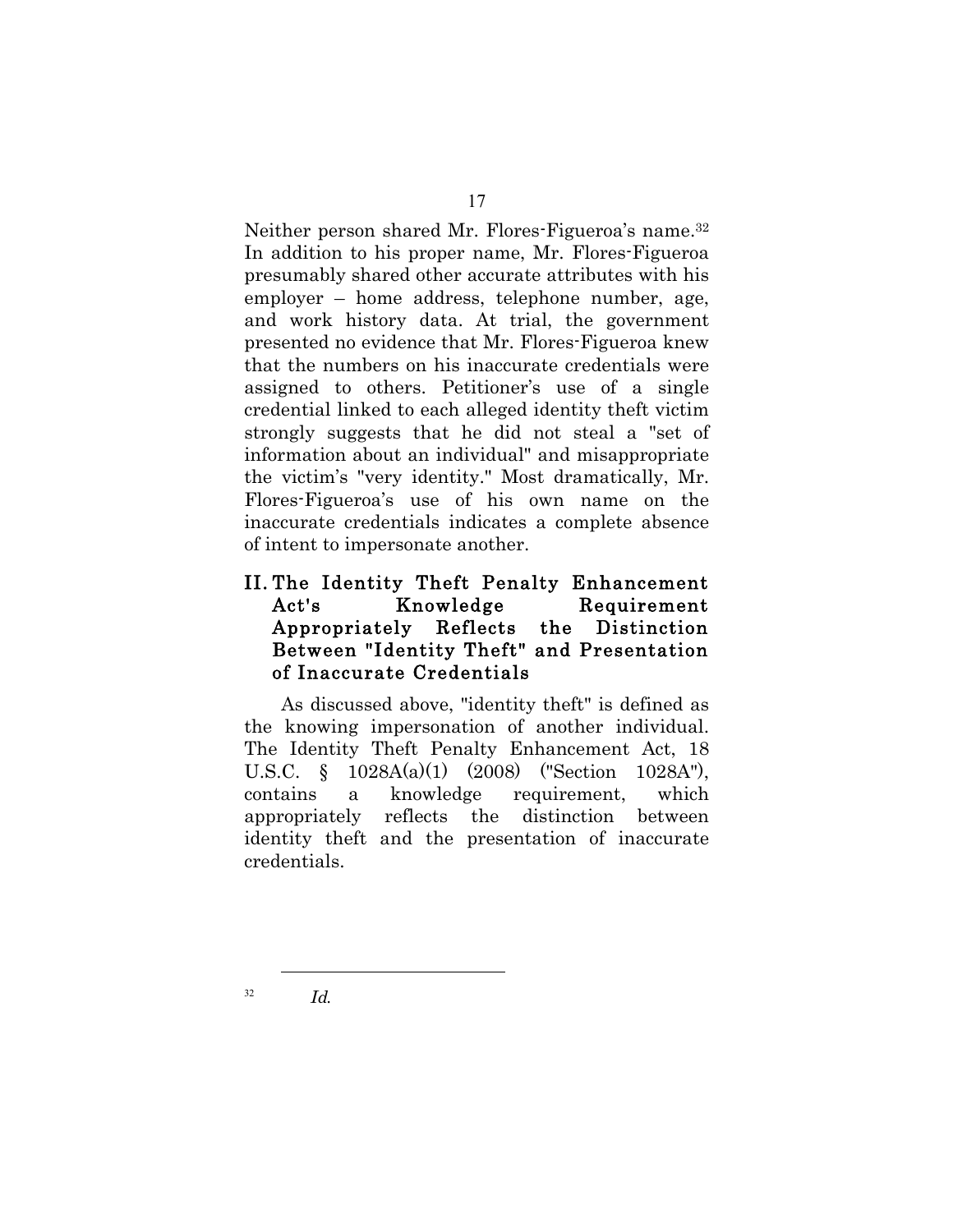A. The Application of Section 1028A's Knowledge Requirement to All the Section's Terms is Consistent with the Technical Definition of "Identity Theft"

Petitioner has asked the Court to apply Section 1028A's knowledge requirement to all the section's terms, including the statutory phrase "means of identification of another person."33 Such an application would permit conviction of a defendant for "aggravated identity theft" only when the accused "transfers, possesses, or uses … a means of identification of another person" and the defendant knew that the "means of identification" – the credential – belonged to another person. This interpretation is consistent with the widely accepted technical definition of identity theft, which also contains a knowledge requirement, and defines an "identity thief" as one who misappropriates a set of information – usually numerous attributes – about a particular individual, thus robbing the individual of her very identity.

 $33$  Petition for a Writ of Certiorari, supra note 29 at

21.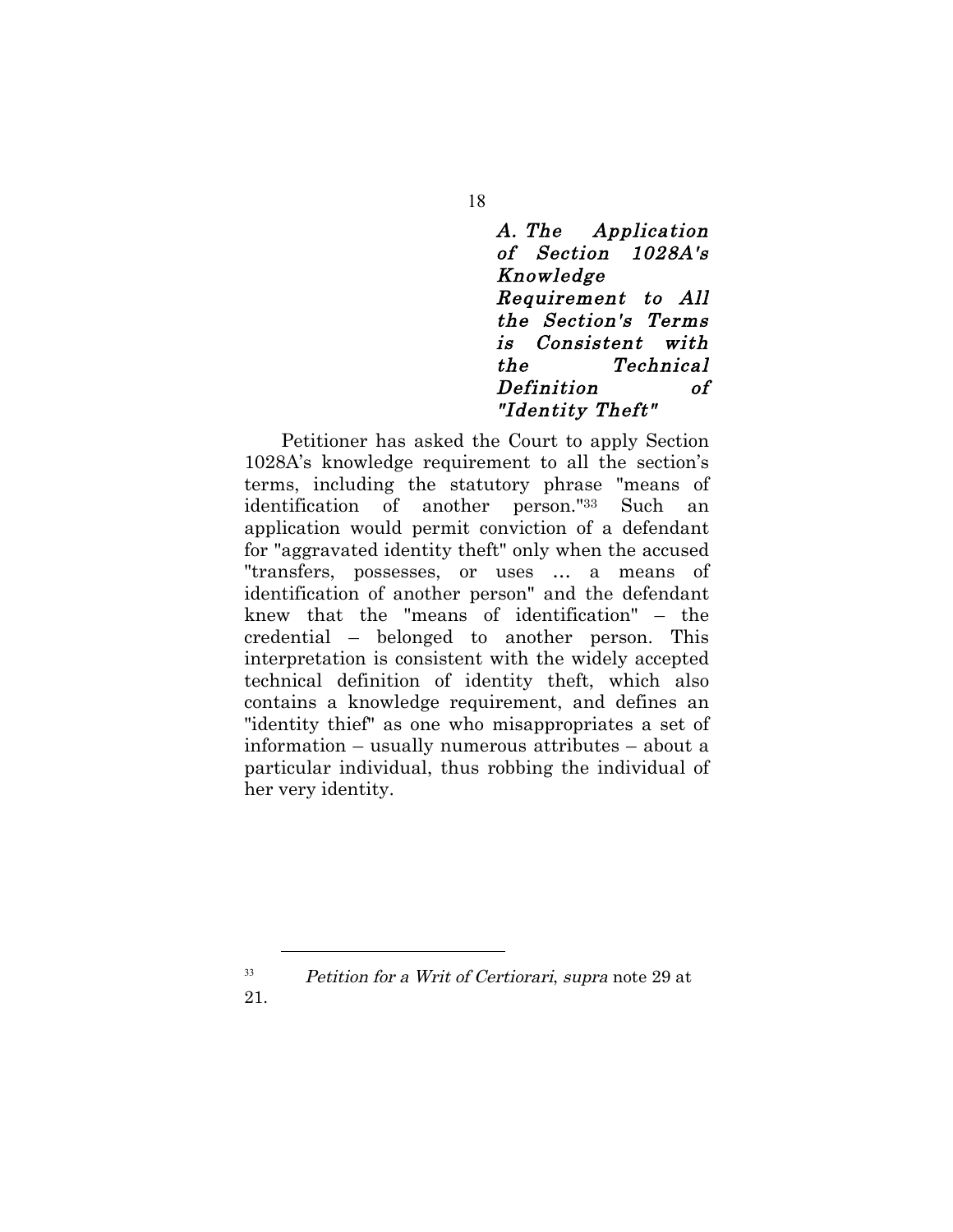### B. Failure to Apply Section 1028A's Knowledge Requirement to All the Section's Terms is Inconsistent with the Technical Definition of "Identity Theft"

The Respondent has argued that the Court should not apply Section 1028A's knowledge requirement to the statutory phrase "means of identification of another person."34 Respondent's interpretation would permit aggravated identity theft convictions in circumstances involving individuals who present inaccurate credentials, but do not know that the credentials belong to another person. This could include situations in which individuals use fictitious ID numbers, names, or other attributes in order to obtain work, protect their privacy, or engage in lawful but unpopular speech. Such interpretation is squarely at odds with the technical definition of "identity theft" described above. The Court should interpret Section 1028A to ensure consistency with the plain meaning of "identity theft." This is particularly important given Congress' intent to narrowly target the Identity Theft Penalty Enhancement Act at the crime of identity theft, and not other frauds, no matter how closely related.35

 $\overline{a}$ 

19

 $34$  Brief for the United States, supra note 29 at 4.

<sup>&</sup>lt;sup>35</sup> H.R. Rep. No. 108-528 at 3  $(2004)$  (stating that Section 1028A's aggravated identity theft penalties were enacted to "provide[] enhanced penalties for persons who steal identities to commit … serious crimes.").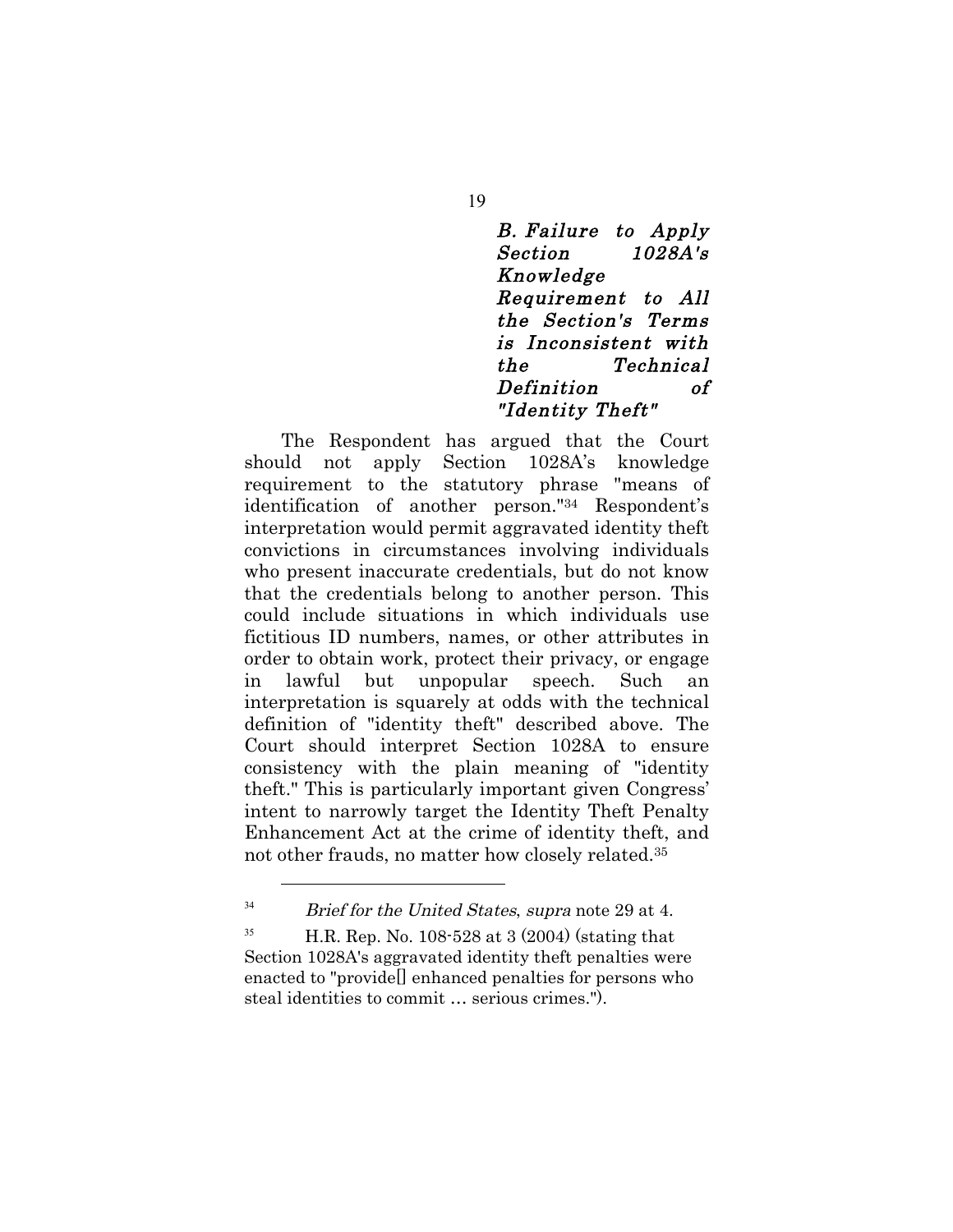# III. The 8th Circuit Interpretation Threatens to Impose Enhanced Identity Theft Penalties on Individuals Who are Not Identity Thieves – Individuals Who Present Inaccurate Credentials In an Effort to Protect Their Privacy Through Pseudonymous or Anonymous Activities

In Flores-Figueroa v. United States and United States v. Mendoza-Gonzalez, the 8th Circuit interpreted Section 1028A to permit conviction of a defendant for "aggravated identity theft" when the accused "transfers, possesses, or uses … a means of identification of another person" even if the defendant did not know that the "means of identification" – the credential – belonged to another person ("the 8th Circuit interpretation").36 By failing to apply Section 1028A's knowledge requirement to the phrase "means of identification of another person," the 8th Circuit interpretation of Section 1028A imposes a two-year sentence enhancement for "aggravated identity theft" on individuals who are not identity thieves.37 Because Petitioner truthfully identified himself while proffering an inaccurate credential, the 8th Circuit's characterization of Petitioner as an "identity thief" is contrary to the definition of "identity theft" widely accepted by identity management and security experts and implicit in the statutory provision. Beyond the

<sup>36</sup> Flores-Figueroa v. United States, 274 Fed. Appx. 501, (8th Cir. 2008), cert. granted, 2008 U.S. LEXIS 7827 (U.S. October 20, 2008) (No. 08-108); United States v. Mendoza-Gonzalez, 520 F.3d 912 (8th Cir. 2008).

<sup>37</sup> 18 U.S.C. § 1028A.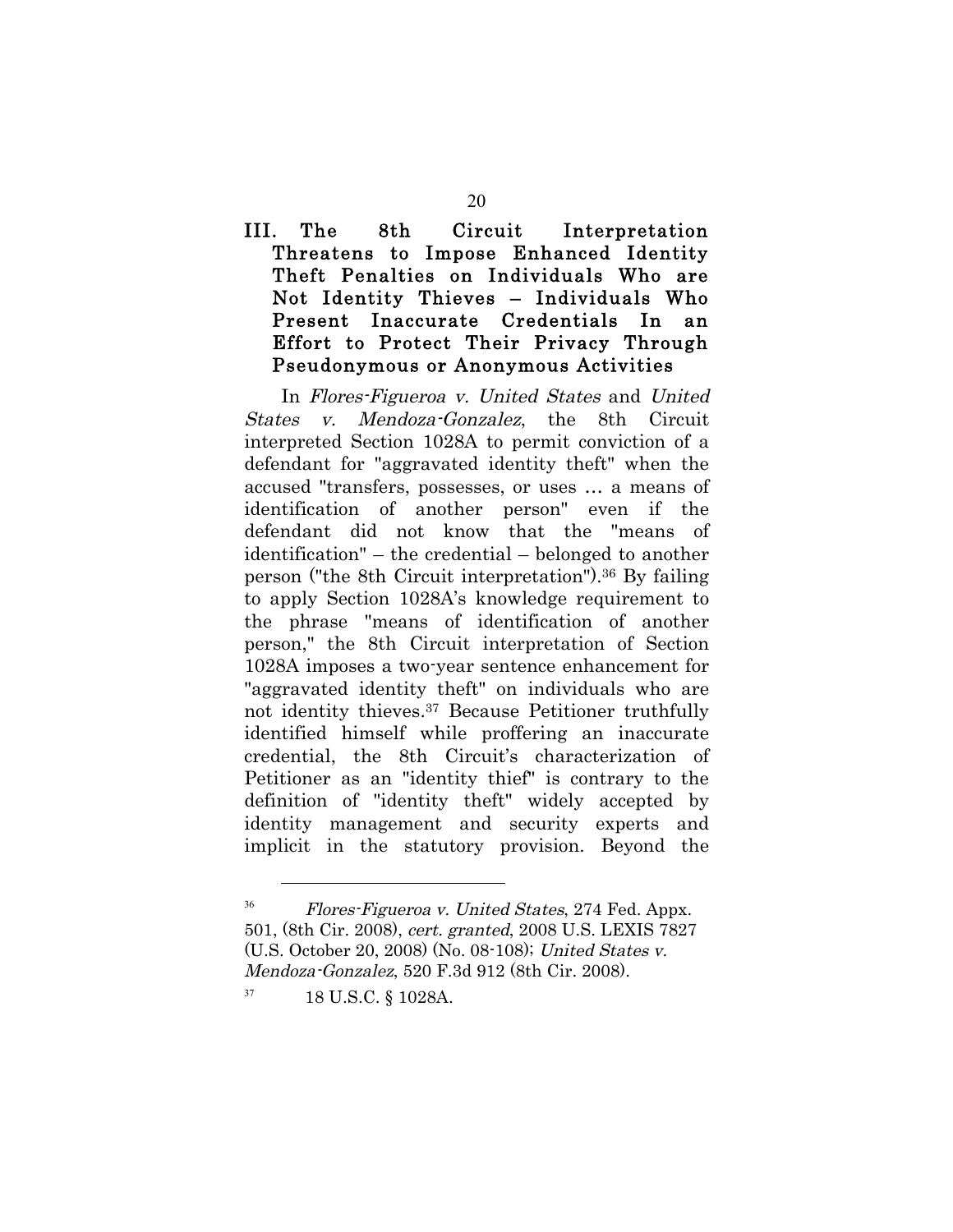improper sentence enhancement in this case, the 8th Circuit's interpretation threatens to impose aggravated identity theft penalties on individuals who present inaccurate credentials in an effort to protect their privacy through pseudonymous or anonymous activities.

Individuals engage in pseudonymous or anonymous activities for a variety of reasons. For some, it is a matter of life or death.<sup>38</sup> Others have less grisly reasons for using pseudonyms. Higher education administrators regularly use constructed identity attributes for student records and

<sup>38</sup> See, e.g., Letter from EPIC, Privacy International, and Human Rights Watch to Secretary Robert M. Gates, U.S. Department of Defense (July 27, 2007) available at http://www.epic.org/privacy/biometrics/epic\_iraq\_dtbs.pdf (describing how Iraqi citizens change their names or carry fake IDs to avoid being murdered by rival sects, and observing "numerous reports indicate that Iraqis regularly risk death if they are proven to be of a different sect than gunmen at a checkpoint."); Dozens killed in Baghdad attacks, BBC, July 9, 2006, available at http://news.bbc.co.uk/1/hi/world/middle\_east/5162510.stm (describing a July 2006 militia attack involving the establishment of a fake Shiite-run checkpoint near Baghdad, which resulted in the deaths of 50 Sunnis after their identification documents were examined);  $At$ Checkpoints in Baghdad, Disguise Is a Lifesaving Ritual, Wash. Post, Sept. 29, 2006, available at http://www.washingtonpost.com/wpdyn/content/article/2006/09/28/AR2006092801996\_pf.html (quoting Gianni Magazzeni, head of the U.N. human rights office for Iraq, "People are basically killed or taken away simply because of their name, their identity or specific affiliations.").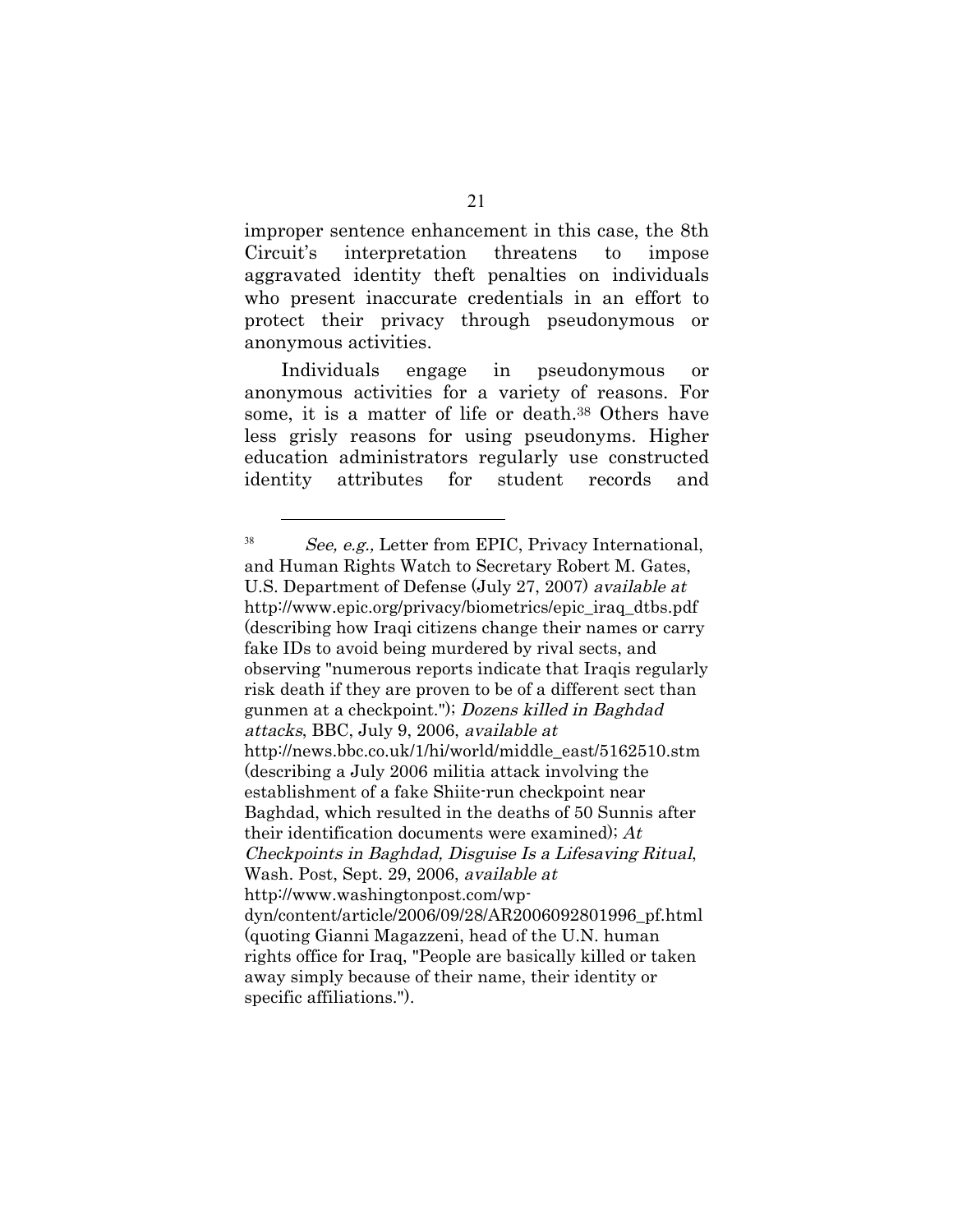admissions applications for a variety of reasons, including the varied credentials of international students pursuing a global education.39 Litigants proceed under pseudonyms to protect their privacy.40 Others pursue lawsuits under pseudonyms that both protect their identities and serve as extensions of their advocacy.41 Mary Ann Evans published under the pseudonym "George Eliot" in an effort "to ensure her works were taken seriously in an era when female authors were usually associated with romantic novels."42 Many of America's founders published anonymously or pseudonymously.43

<sup>39</sup> Office of the Inspector General, U.S. Social Security Administration, Review of Universities' Issuance of Temporary Social Security Numbers to Foreign Students (April 2004) (analyzing "numerous instances in which universities issued temporary … 'dummy' or 'pseudo'" social security numbers, including circumstances in which "the Florida Bureau of State Payrolls assigned a range of temporary 9-digit identification numbers (800 series) to 11 State universities and referred to them as temporary SSNs.").

<sup>40</sup> See, e.g., Roe v. Wade, 410 U.S. 113 (1973).

 $\overline{a}$ 

 $^{41}$  See, e.g., Guy Montag Doe v. San Francisco Housing Authority, No. 08-03112 (N.D. Cal. filed June 27, 2008) (Plaintiff challenges the Constitutionality of San Francisco gun control ordinance under pseudonym referencing Guy Montag, a literary protagonist who rebels against authoritarian regulations); see also RAY BRADBURY, FAHRENHEIT 451 (1953).

<sup>42</sup> BBC History – George Eliot (1819-1880), http://www.bbc.co.uk/history/historic\_figures/eliot\_george. shtml (last visited Dec. 12, 2008).

<sup>43</sup> See ROBERT ELLIS SMITH, BEN FRANKLIN'S WEB SITE: PRIVACY AND CURIOSITY FROM PLYMOUTH ROCK TO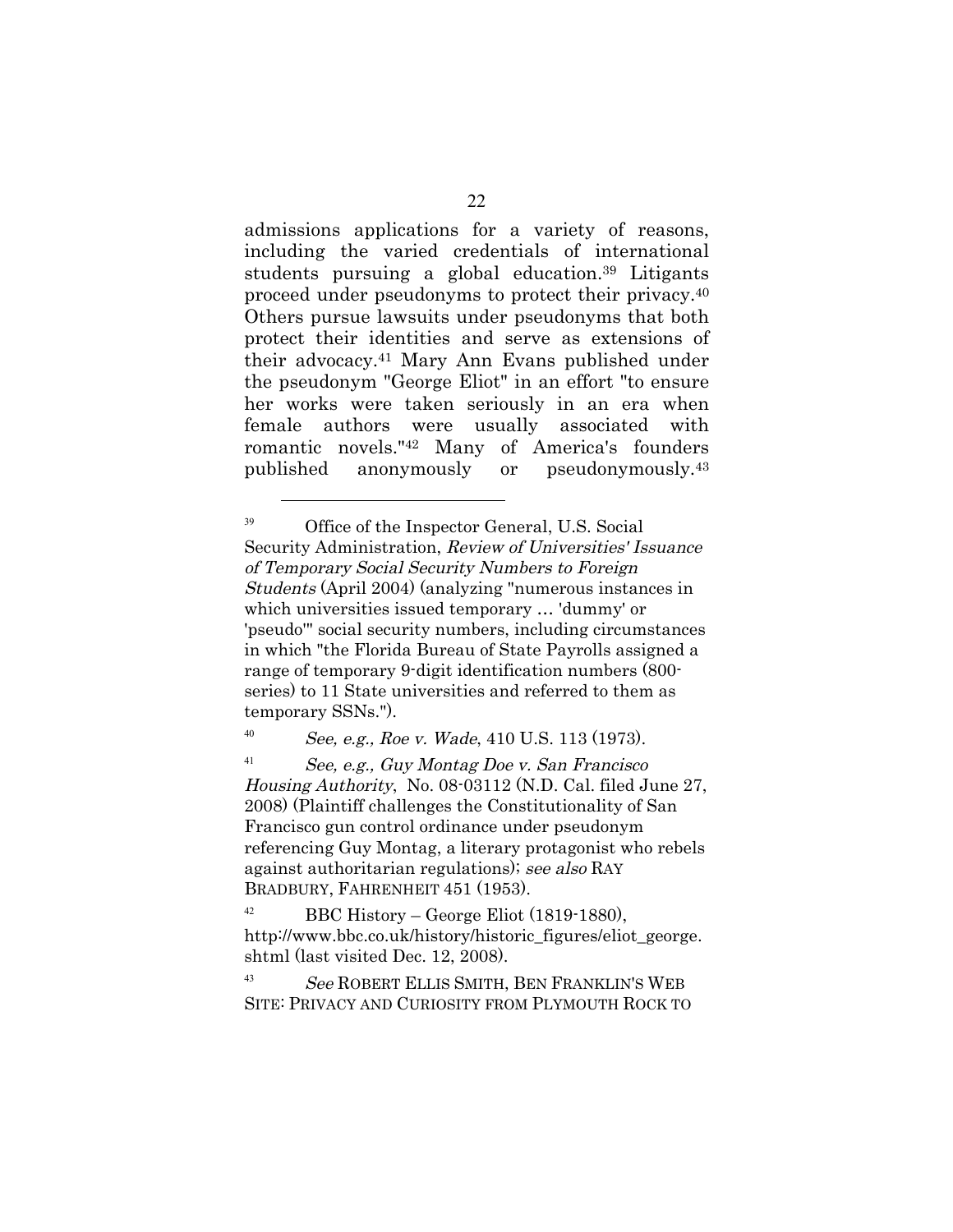Famous individuals have elected to receive medical care under pseudonyms.44 The U.S. government is likely the largest single user of pseudonymous credentials in the country, providing them to enrollees in the Department of Justice's Witness Protection Program.45

Other, less famous individuals simply wish to protect their privacy. Anonymity – the ability to conceal one's identity while communicating – and pseudonymity – the use of a multiple identities – help to decrease the likelihood that a person's privacy will be violated, and their personal information exposed.46 This is particularly important because technological

 $\overline{a}$ 

<sup>44</sup> BARRON H. LERNER, WHEN ILLNESS GOES PUBLIC 144 (2006) (detailing Steve McQueen's use of a pseudonym while receiving mesothelioma treatment at Cedars-Sinai Medical Center in 1980).

<sup>45</sup> See U.S. Marshals Service Talks WitSec to the World, America's Star:FYI, Aug. 2006 available at http://www.usmarshals.gov/witsec/americas\_star.pdf (stating that the federal government has given "more than 18,000 witnesses and their families … new names, new identities, assistance with employment, and vocational training" through the Witness Protect Program, also called the "Witness Security Program.").

<sup>46</sup> David Chaum Security Without Identification: Transaction Systems to Make Big Brother Obsolete, Communications of the ACM, at 1030-1044 (Oct. 1985).

THE INTERNET 41-43 (2000) (citing well known pseudonymous authors including Benjamin Franklin, Alexander Hamilton, and Samuel Adams, and further estimating that "six Presidents, 15 Cabinet members, 20 Senators, and 34 Congressmen published unsigned political writings or writings under pen names" in the first two decades following Constitutional ratification).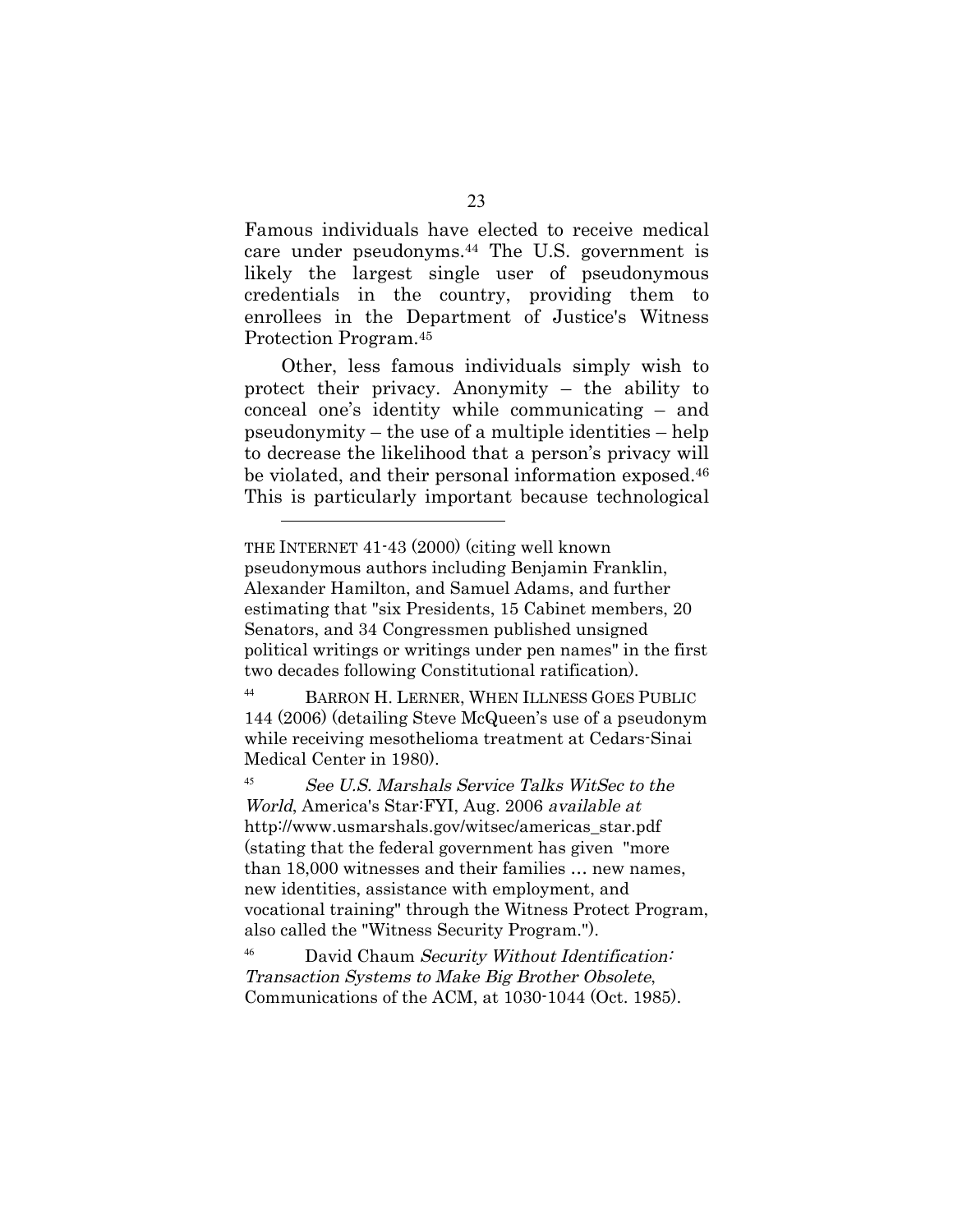developments have increased privacy risks by enhancing surveillance and data retention capabilities. Generally speaking, public and private entities are collecting more personal data, and retaining more information for longer periods.

"It is becoming increasingly easy and common for organizations to routinely exchange data on individuals"47 and "[i]ndividuals have no way of knowing if this information is inaccurate, outdated, or otherwise inappropriate, and may only find out when they are accused falsely or denied access to services."48 However, individuals who wish to protect their privacy can limit distribution of their personal information by taking steps to safeguard it. One way to protect personal information is to use inaccurate credentials, thus preserving pseudonymity or anonymity.49 Privacy experts advocate that individuals act anonymously or pseudonymously in some circumstances, and build such transactions into digital security and identity systems.<sup>50</sup>

 $\overline{a}$ 

<sup>48</sup> Security Without Identification, note 44 supra.

<sup>49</sup> Who Goes There?, note 9 supra, at 178 (observing that "preserving the ability of citizens to interact anonymously with other citizens, with business, and with the government is important because it avoids unnecessary accumulation of identification data that could deter free speech and inhibit legitimate access to public records.").

<sup>50</sup> See, e.g., David Chaum, Achieving Electronic Privacy, Scientific American, p. 96-101 (Aug. 1992) (describing a digital authentication system in which users "establish relationships with different organizations under

<sup>&</sup>lt;sup>47</sup> David Chaum, Signatures Transferred Between Unconditionally Unlinkable Pseudonyms (1986).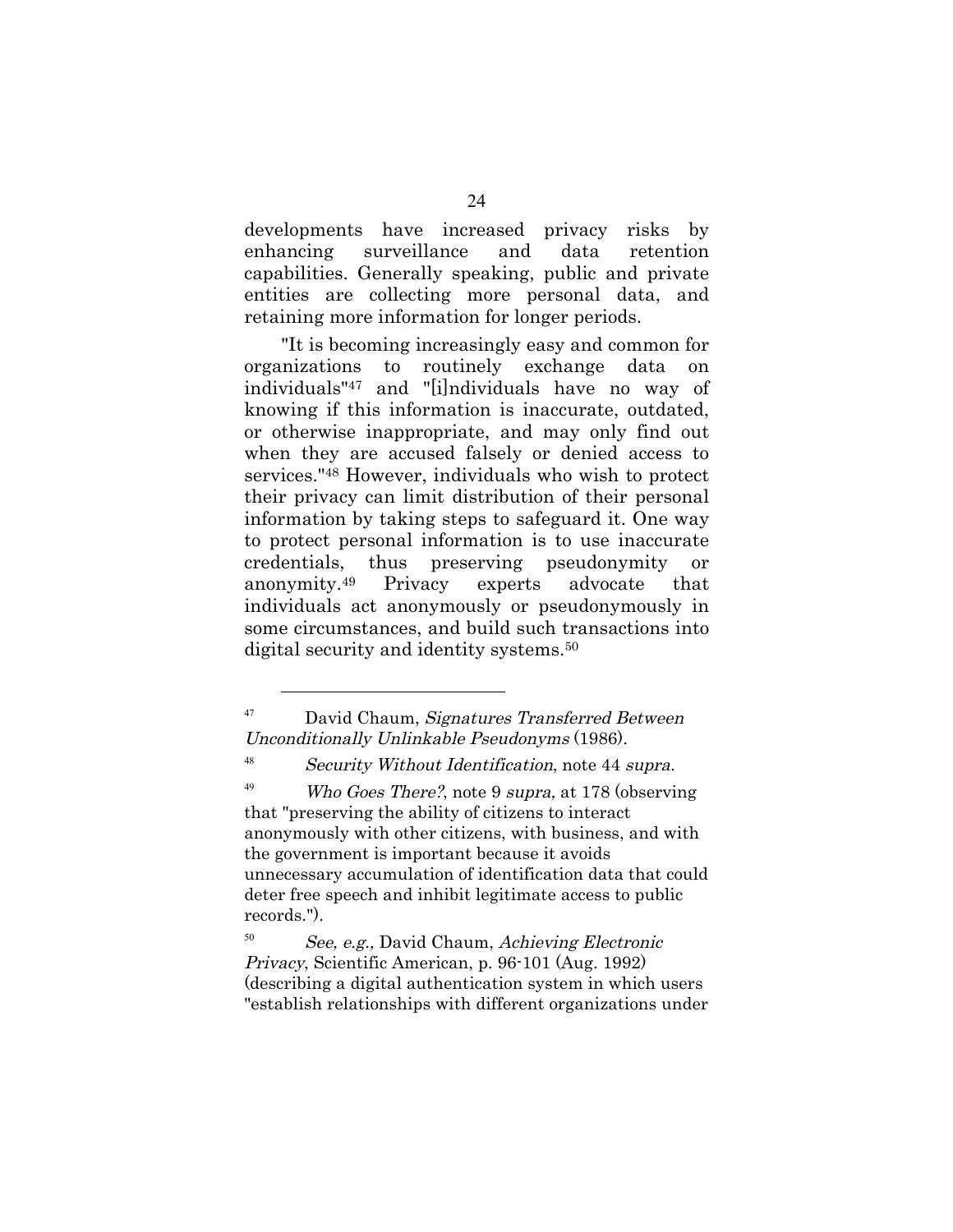The 8th Circuit interpretation threatens to improperly brand as identity thieves individuals who seek to protect their privacy through the use of inaccurate credentials. This would be a wholly unintended and undesirable result of the Congress' enactment of the Identity Theft Penalty Enhancement Act. It could also chill the use of privacy-protecting pseudonyms. Individuals could be deprived of a simple and effective tool in the battle for greater privacy – pseudonymous and anonymous transactions.

different digital pseudonyms," and lauding the privacy benefits that accrue because "Each [organization] can recognize [the user] unambiguously, but none of their records can be linked."); Harris County Public Library – About – Internet Safety,

http://www.hcpl.net/about/internetsafety.htm (last visited Dec. 16, 2008) (advising library users to reduce the risks of online data collection by "using a pseudonym and think carefully before revealing any personal information such as age, financial information, or marital status.").